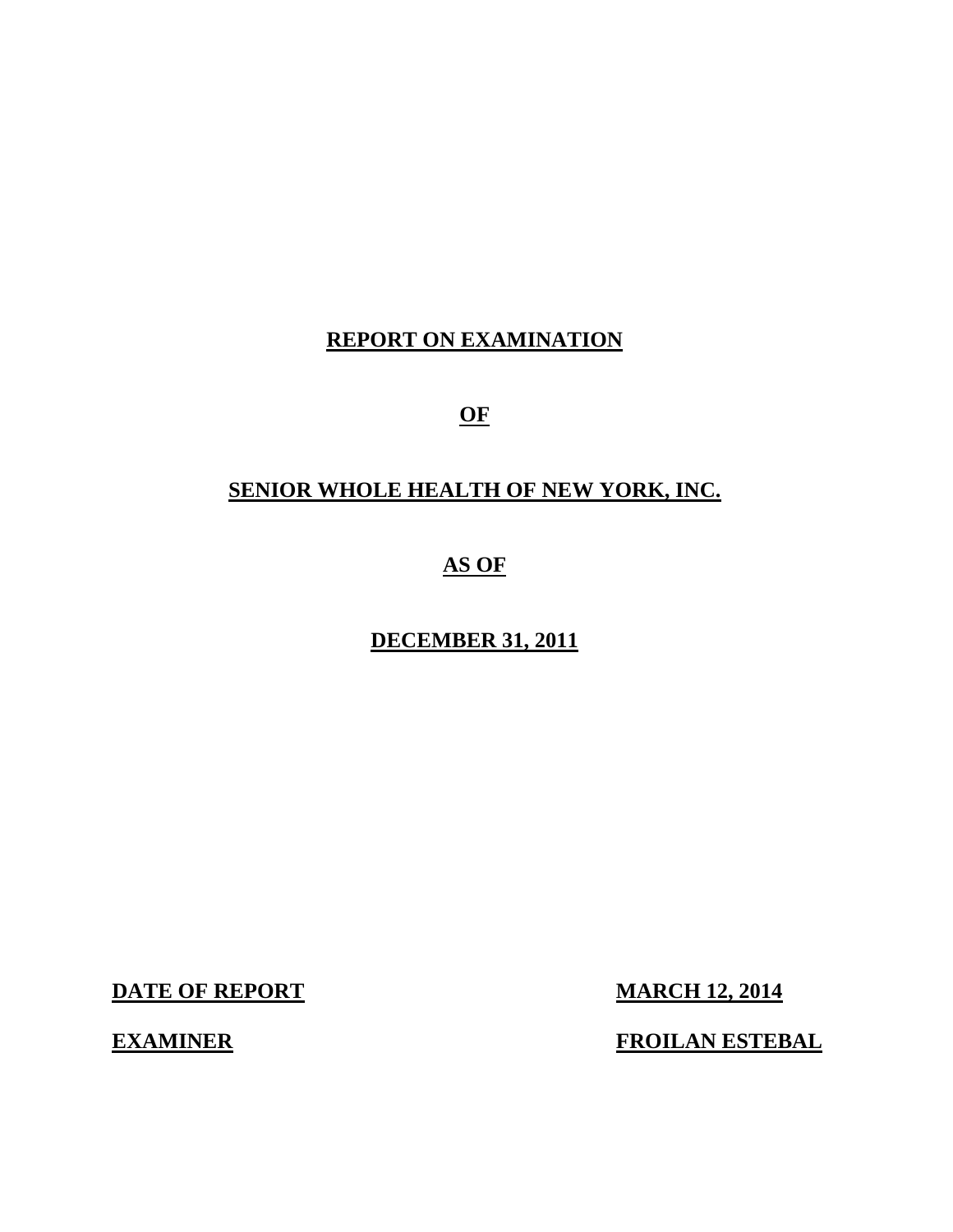### **TABLE OF CONTENTS**

# **ITEM NO. PAGE NO.**

| 1.               | Scope of the examination                                                                                                                                                                                       | $\overline{2}$                  |
|------------------|----------------------------------------------------------------------------------------------------------------------------------------------------------------------------------------------------------------|---------------------------------|
| 2.               | Executive summary                                                                                                                                                                                              | $\overline{4}$                  |
| 3.               | Description of the HMO                                                                                                                                                                                         | 5                               |
|                  | A.<br>Corporate governance<br>Territory and plan of operation<br><b>B.</b><br>$C_{\cdot}$<br>Reinsurance<br>Holding company system<br>D.<br>Allocation of expenses<br>Е.<br>Significant operating ratios<br>F. | 6<br>11<br>14<br>15<br>20<br>21 |
| $\overline{4}$ . | <b>Financial statements</b>                                                                                                                                                                                    | 22                              |
|                  | <b>Balance</b> sheet<br>$\mathsf{A}$ .<br><b>B.</b><br>Statement of revenue, expenses and capital and surplus                                                                                                  | 22<br>23                        |
| 5.               | Claims unpaid                                                                                                                                                                                                  | 24                              |
| 6.               | Unpaid claims adjustment expenses                                                                                                                                                                              | 25                              |
| 7.               | Aggregate health policy reserves                                                                                                                                                                               | 25                              |
| 8.               | Subsequent events                                                                                                                                                                                              | 25                              |
| 9.               | Compliance with prior report on examination                                                                                                                                                                    | 29                              |
| 10.              | Summary of comments and recommendations                                                                                                                                                                        | 34                              |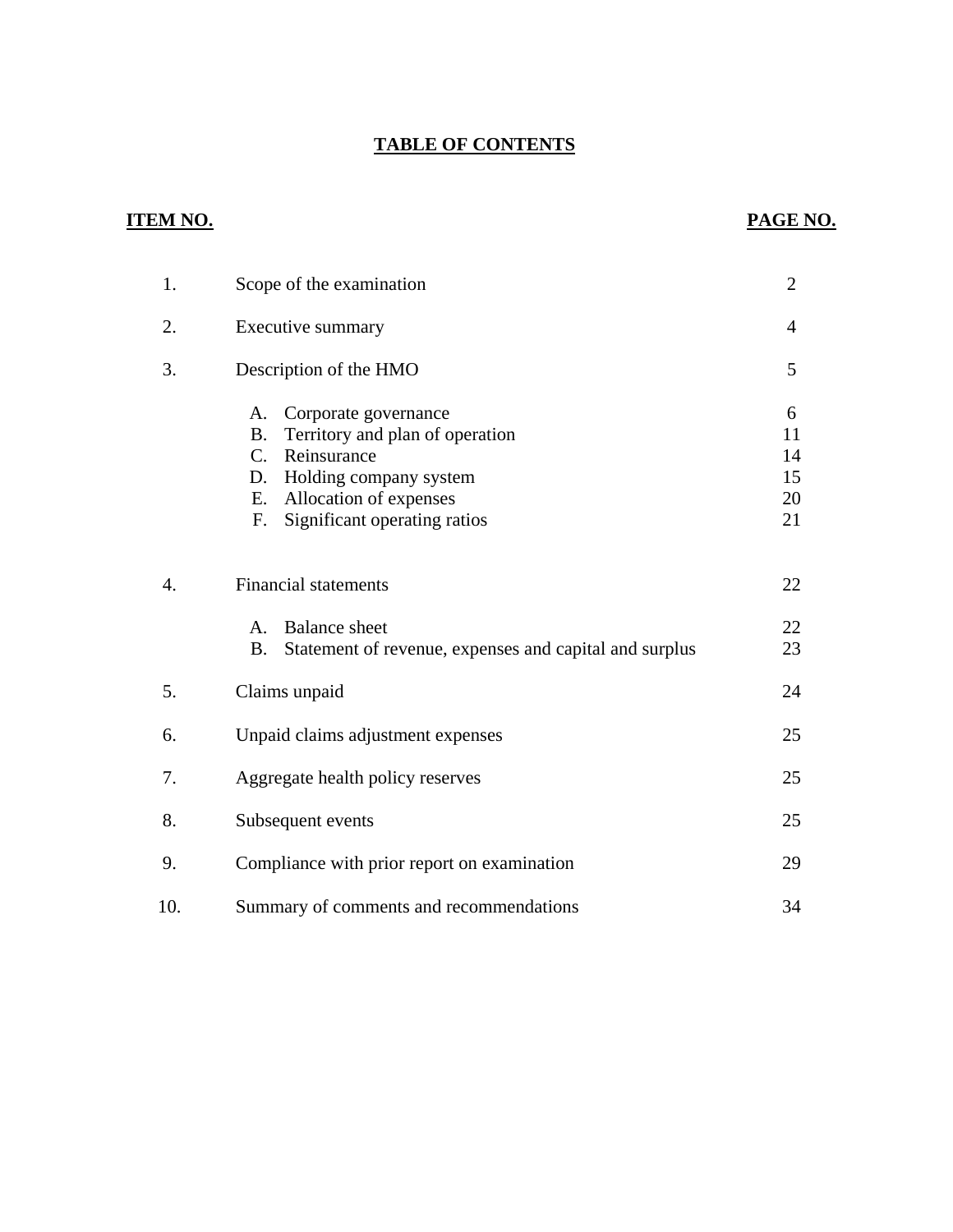

# NEW YORK STATE DEPARTMENT<sub>of</sub> FINANCIAL SERVICES

Andrew M. Cuomo

Benjamin M. Lawsky Governor Superintendent Superintendent Superintendent Superintendent Superintendent Superintendent Superintendent

March 12, 2014

Honorable Benjamin M. Lawsky Superintendent of Insurance Albany, New York 12257

Sir:

Pursuant to the provisions of the New York Insurance Law, and acting in compliance with the instructions contained in Appointment Number 30847, dated April 27, 2012, attached hereto, I have made an examination into the condition and affairs of Senior Whole Health of New York, Inc., a for-profit health maintenance organization licensed pursuant to the provisions of Article 44 of the New York State Public Health Law, as of December 31, 2011, and respectfully submit the following report thereon.

The examination was conducted at the home office of Senior Whole Health of New York, Inc. located at 58 Charles Street, Cambridge, Massachusetts.

Wherever the designations "Senior Whole Health" or the "HMO" appear herein, without qualification, they should be understood to indicate Senior Whole Health of New York, Inc.

Wherever the designation, the "Department" appears herein, without qualification, it should be understood to indicate the New York State Department of Financial Services.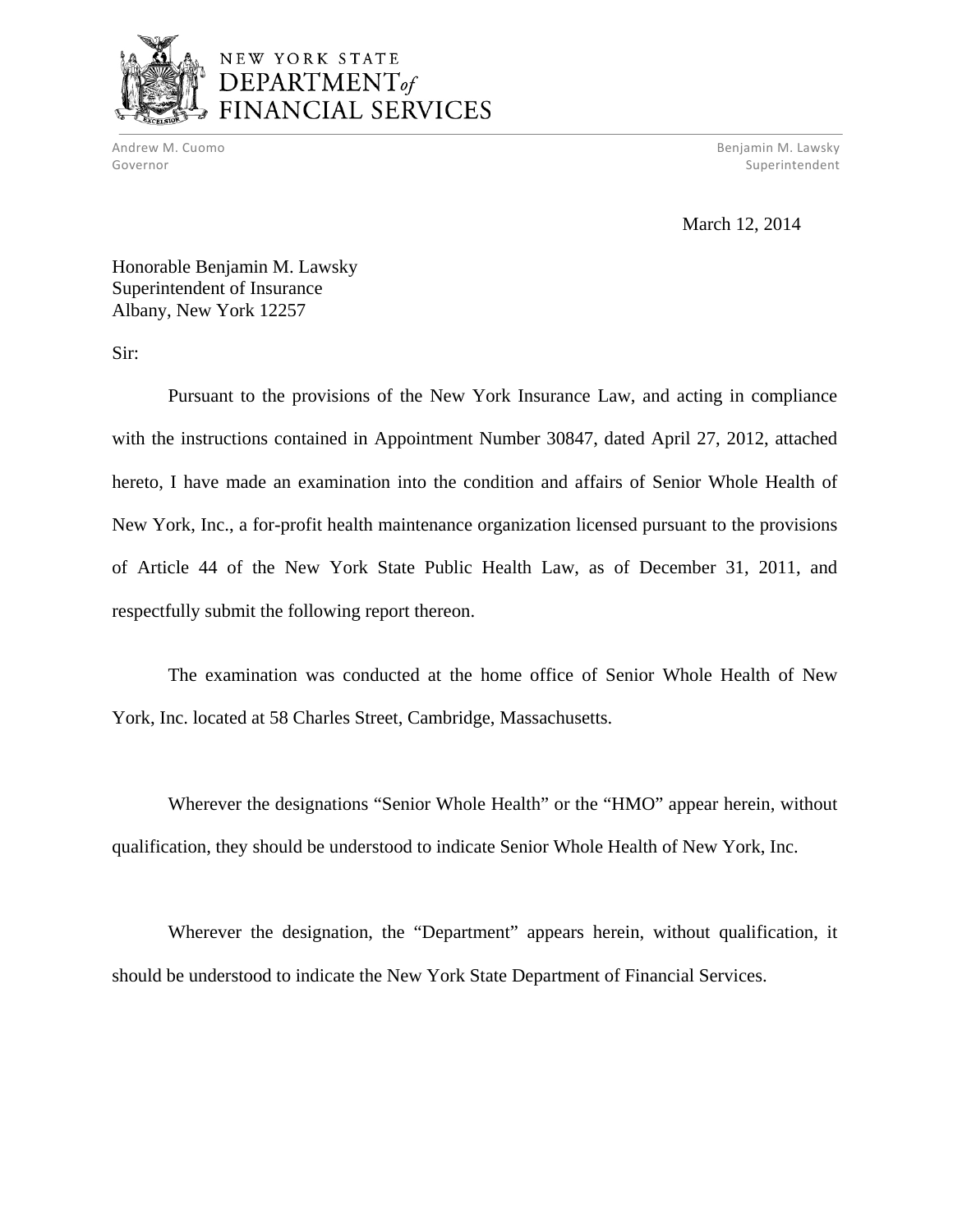The HMO's contingent reserve of \$1,788,078 was impaired in the amount of \$1,573,219 as of December 31, 2011. On March 5, 2012, Senior Health Holdings, Inc. infused \$7.5 million into the HMO, which cured the impairment.

### **1. SCOPE OF THE EXAMINATION**

The HMO was previously examined as of December 31, 2008. This examination of the HMO is a combined (financial and market conduct) examination as such term is defined in the National Association of Insurance Commissioners ("NAIC") *Financial Condition Examiners Handbook* (the "Handbook"). The examination covered the three-year period from January 1, 2009 through December 31, 2011. The examination was conducted observing the guidelines and procedures in the Handbook. Where deemed appropriate by the examiner, transactions occurring subsequent to December 31, 2011, were also reviewed.

The financial portion of the examination was conducted on a risk-focused basis, in accordance with the provisions of the Handbook, which provides guidance for the establishment of an examination plan based on the examiner's assessment of risk in the HMO's operations and utilizes that evaluation in formulating the nature and extent of the examination. The riskfocused examination approach was included in the Handbook for the first time in 2007. Thus, the current examination was the first such type of examination of the HMO. The examiner planned and performed the examination to evaluate Senior Whole Health's current financial condition, as well as identify prospective risks that may threaten the future solvency of the HMO.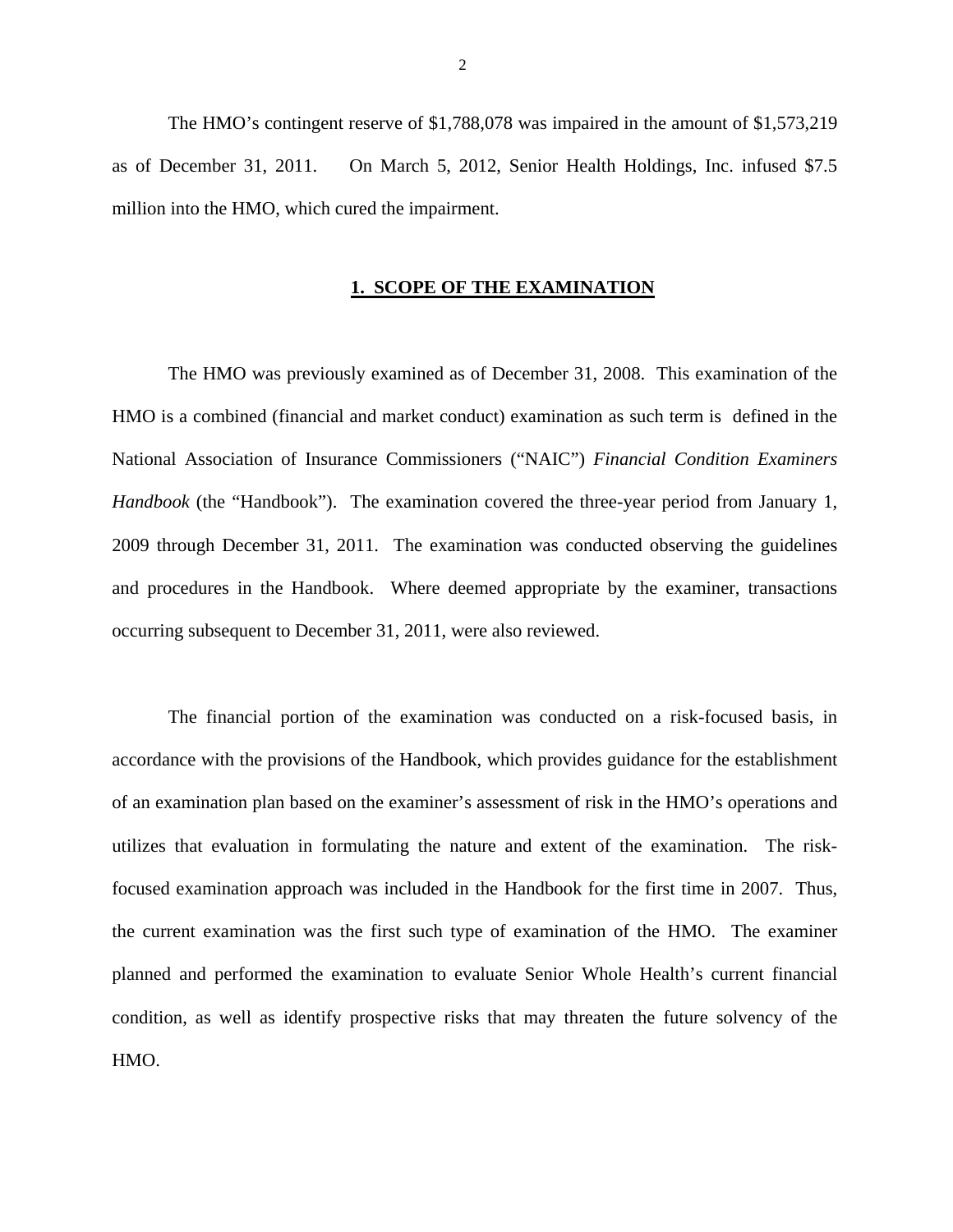The examiner identified key processes, assessed the risks within those processes and assessed the internal control systems and procedures used to mitigate those risks. The examination also included an assessment of the principles used and significant estimates made by management, an evaluation of the overall financial statement presentation, and determined management's compliance with the Department's statutes and guidelines, Statutory Accounting Principles, as adopted by the Department and NAIC annual statement instructions.

Information concerning the HMO's organizational structure, business approach and control environment were utilized to develop the examination approach. The examiner evaluated the HMO's risks and management activities in accordance with the NAIC's nine branded risk categories.

These categories are as follows:

- Pricing/Underwriting
- Reserving
- Operational
- Strategic
- Credit
- Market
- Liquidity
- Legal
- Reputational

The HMO was audited annually, for the years 2009 through 2011, by the accounting firm of Pricewaterhouse Coopers LLP ("PwC"). The HMO received an unqualified opinion from PwC in each of those years. Certain audit work papers of PwC were reviewed and relied upon in conjunction with this examination.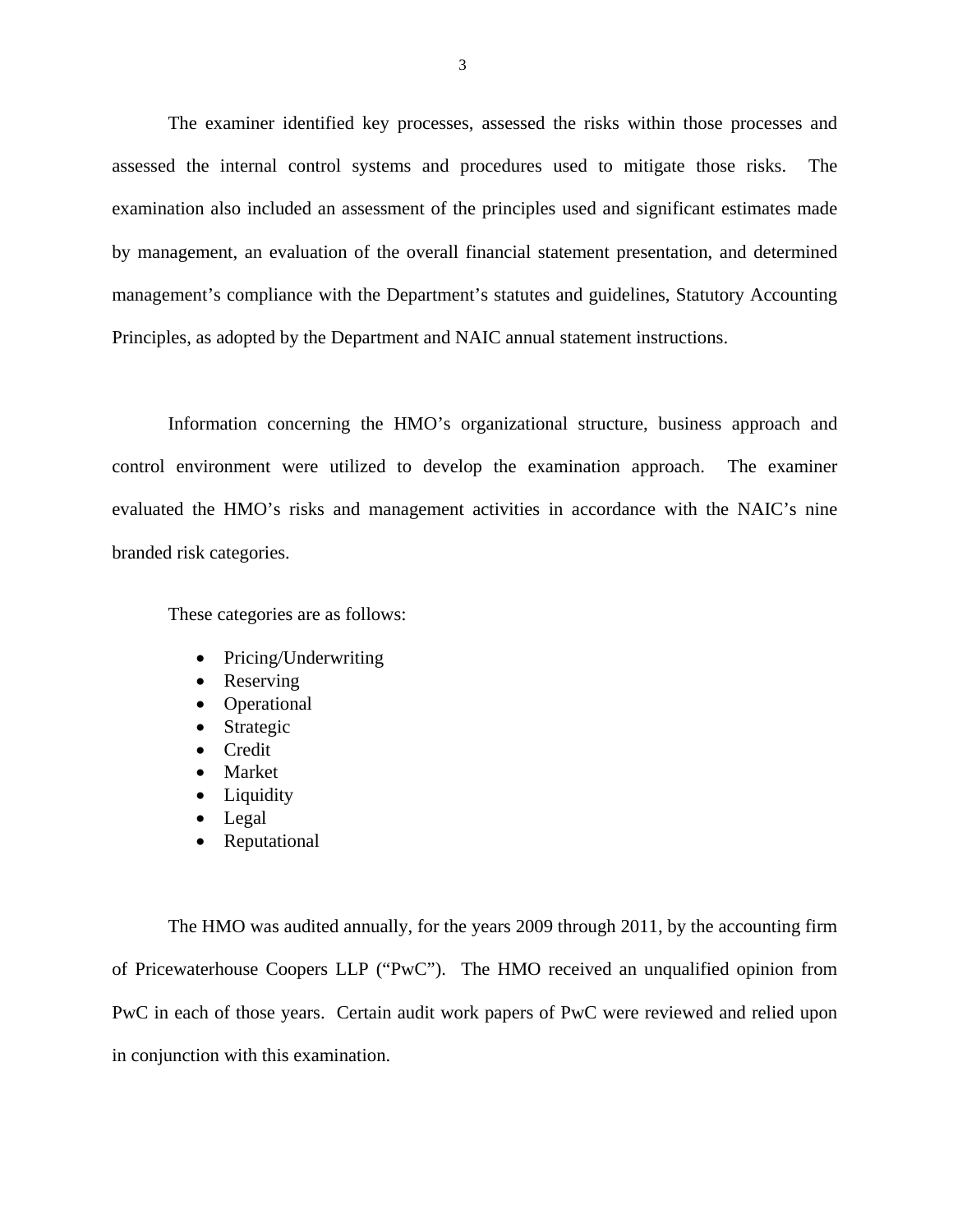<span id="page-5-0"></span>A review was also made to ascertain what action was taken by the HMO with regard to comments and recommendations contained in the prior report on examination.

This report on examination is confined to financial statements and comments on those matters which involve departures from laws, regulations or rules, or which require explanation or description.

### **2. EXECUTIVE SUMMARY**

The examination revealed several operational deficiencies that occurred during the examination period. Following are the significant findings included within this report on examination:

- The HMO at times was not in compliance with the contingent reserve requirement set forth in Part98-1.11(e) of the Administrative Rules and Regulations of the Department of Health.
- The minutes of the Board of Directors did not include discussions of certain significant events and reports to the board of directors during its meetings.

Key events that were not reflected include:

- Authorizations of capital infusions provided by the parent company
- Replacement of the Company's external auditors
- Significant deficiencies noted by the Company's external auditors
- Report on examination issued by the Department
- The HMO did not have a formal internal control review process in place. The HMO also did not assess risk in a systemic fashion nor did it adequately document strategies used to mitigate identified risk.
- The HMO operated under a service agreement with SWH Management Co. Inc., which expired on November 1, 2011.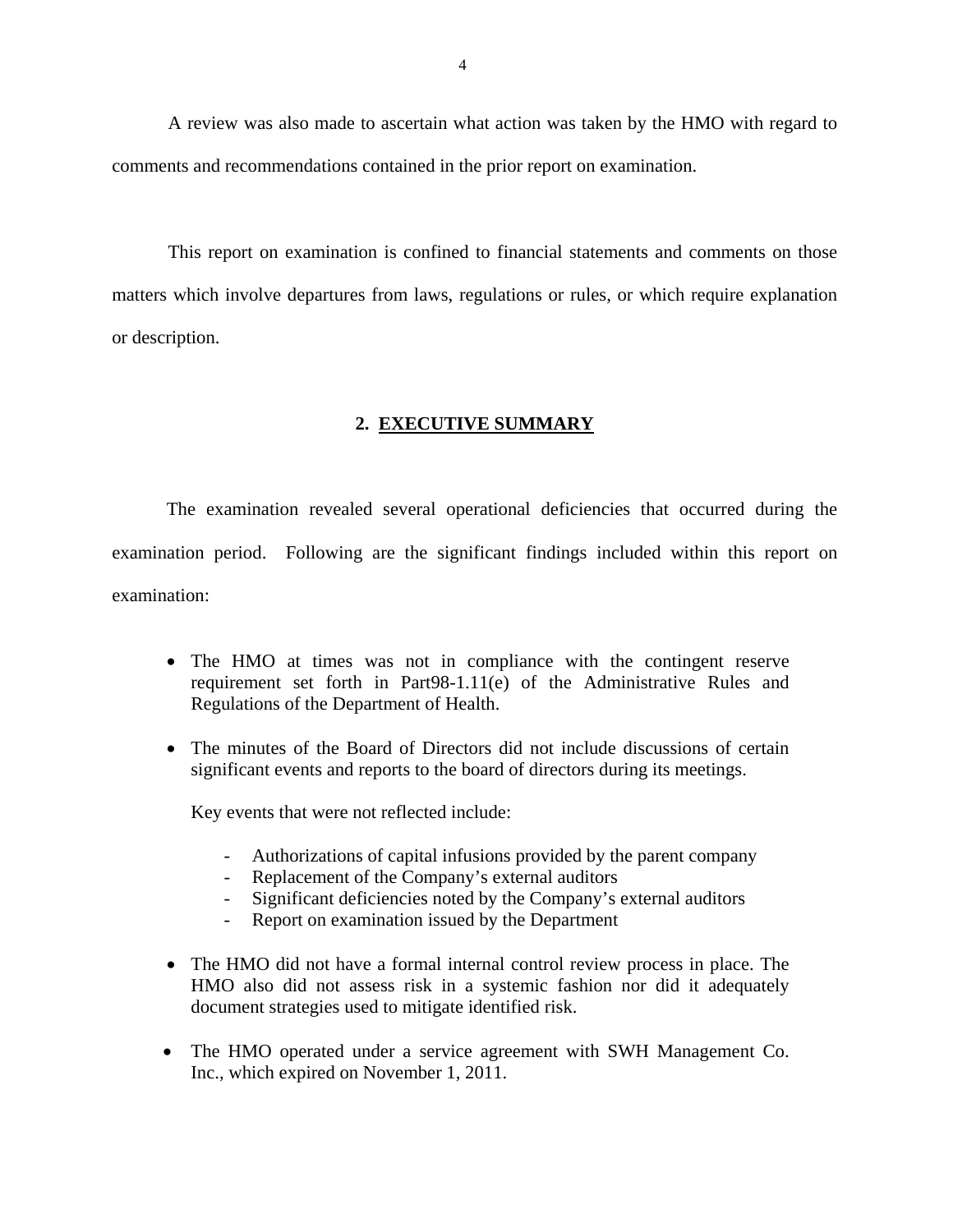### **3. DESCRIPTION OF THE HMO**

<span id="page-6-0"></span>Senior Whole Health of New York, Inc. is a for-profit stock company that was incorporated in the State of New York on August 1, 2006. The HMO received a Certificate of Authority ("Certificate"), effective August 17, 2006, from the New York State Department of Health ("Department of Health") to operate as a health maintenance organization pursuant to Article 44 of the New York State Public Health Law. In addition, the Certificate also empowered the HMO to enroll members covered under the Medicare program. Subsequent to the HMO commencing business on January 1, 2007, the Department of Health granted the HMO an amended Certificate, effective September 15, 2007, which permitted the HMO to participate in New York State's Medicaid Advantage Program.

The HMO provides managed health care services to dual-eligible members who qualify to receive Medicare and Medicaid. Senior Whole Health also received authorization from the Centers for Medicare and Medicaid Services ("CMS") to operate as a "Special Needs Plan" ("SNP") to its members. SNPs were created by the United States Congress within the Medicare Modernization Act of 2003 as a new type of Medicare managed care plan, which focused on certain groups of Medicare beneficiaries: the institutionalized, dual-eligible (Medicare and Medicaid) and beneficiaries with severe or disabling chronic conditions. Beginning in October 2012, the Department of Health granted the HMO approval to write Managed Long Term Care Plan ("MLTCP") insurance.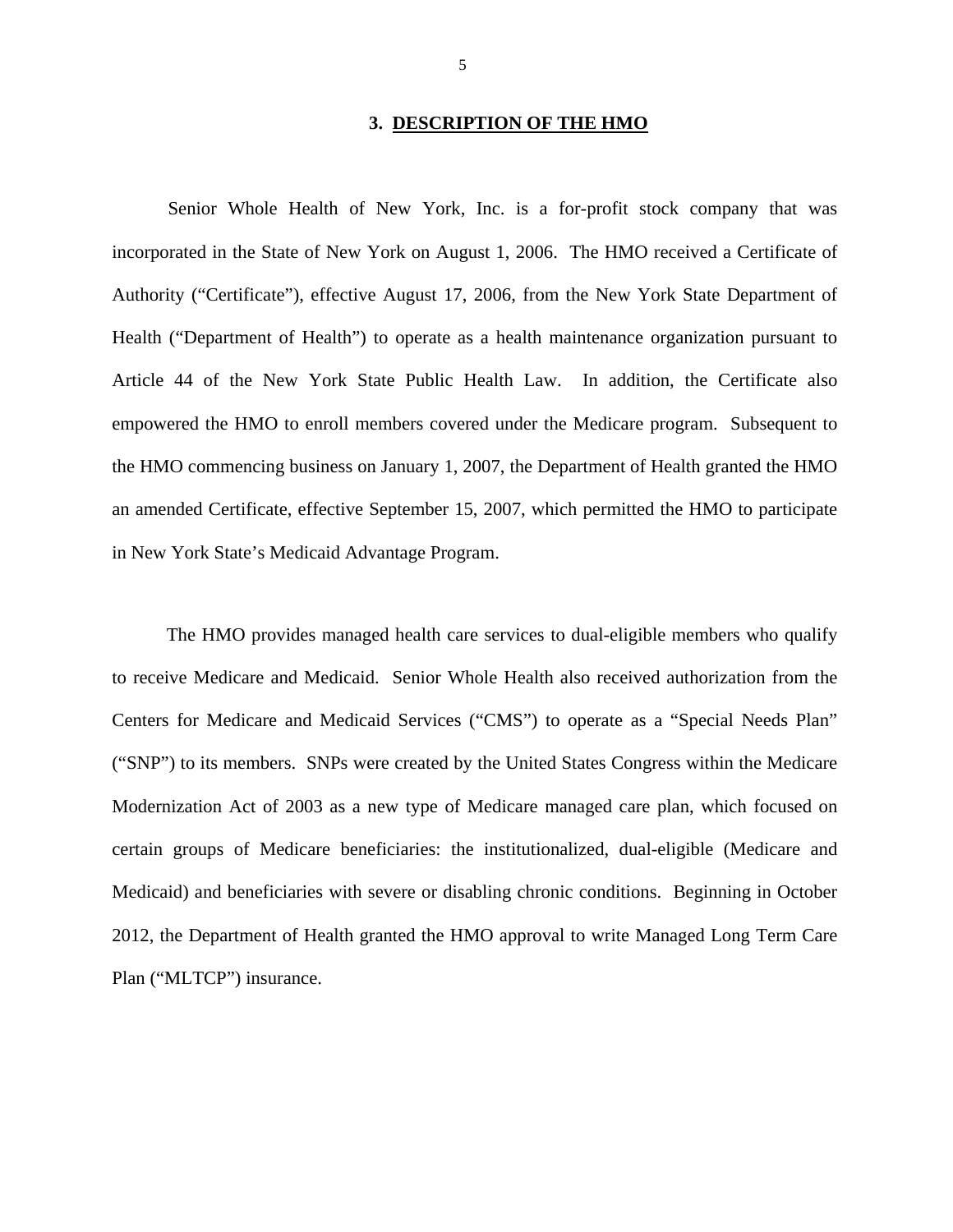### <span id="page-7-0"></span>A. Corporate Governance

Pursuant to the HMO's by-laws, the Board of Directors ("Board") of the HMO shall not be less than one (1) or more than ten (10) members. As of December 31, 2011, Senior Whole Health's Board of Directors consisted of the following four (4) members:

| Name and Residence              | <b>Principal Business Affiliation</b>  |
|---------------------------------|----------------------------------------|
| John W. Baackes, Jr.            | President and Chief Executive Officer, |
| Menands, New York               | Senior Whole Health of New York, Inc.  |
| Mark Howard Carter              | Director,                              |
| Boston, Massachusetts           | <b>TA</b> Associates                   |
| Jonathan Mark Goldstein         | Managing Director,                     |
| Boston, Massachusetts           | <b>TA Associates</b>                   |
| <b>Richard Craig Skevington</b> | Business Owner,                        |
| Saratoga Springs, New York      | <b>Flow Management Technologies</b>    |

The minutes of all meetings of the Board of Directors and committees thereof held during the examination were reviewed. The HMO's by-laws require that the Board of Directors meet at least quarterly. The review indicated all board and committee meetings were well attended, with all members attending at least one-half of the meetings they were eligible to attend.

A review of the minutes of the HMO's Board of Directors meetings, however, revealed that certain significant events and reports affecting the HMO were not reflected in the minutes of meetings. Such significant events include the following: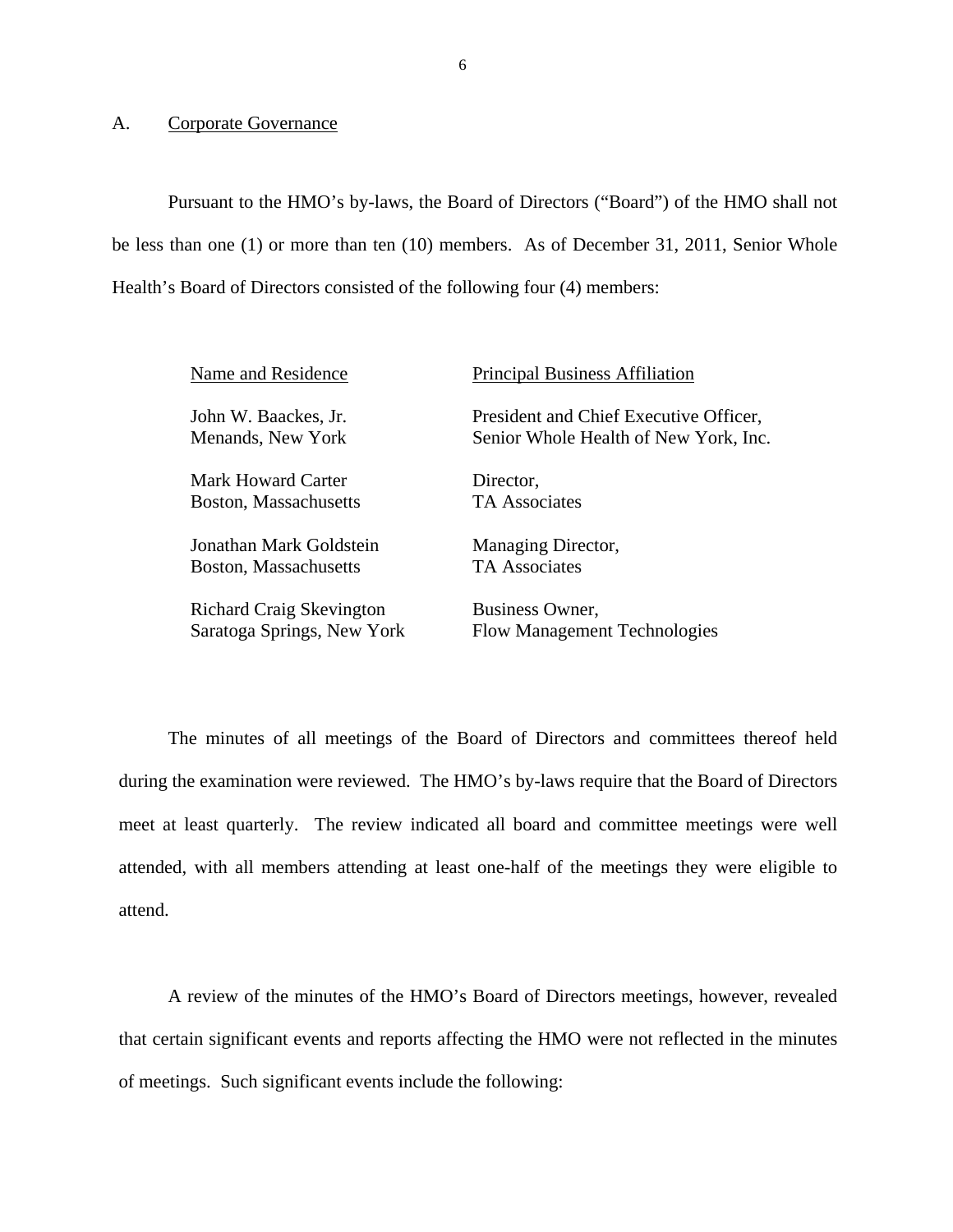- Discussion and authorization of capital infusions received from the parent company.
- Discussion of ongoing impairment and financial solvency issues.
- The previous report on examination issued by the Department containing numerous comments and recommendations.
- Management Letters issued by the Company's external auditors containing significant deficiencies.
- Replacement of Company's external auditors.

It is recommended that the HMO's Board of Directors be made aware of all significant events and reports affecting the HMO, so that the Board is afforded the necessary information to enhance its ability to make appropriate decisions and provide knowledgeable direction to the HMO management.

It is further recommended that such key significant events and reports be reflected in the minutes of the Board of Directors.

Additionally, the minutes of the Board of Directors of the HMO did not maintain presentations, reports, and other detailed documents discussed during the meetings of the Board of Directors. The minutes frequently made reference to significant reports and documents discussed, however none of the documents were attached.

It is recommended that the HMO maintains and attaches significant presentations, reports, and other detailed documents presented during the board of directors meetings to the board minutes.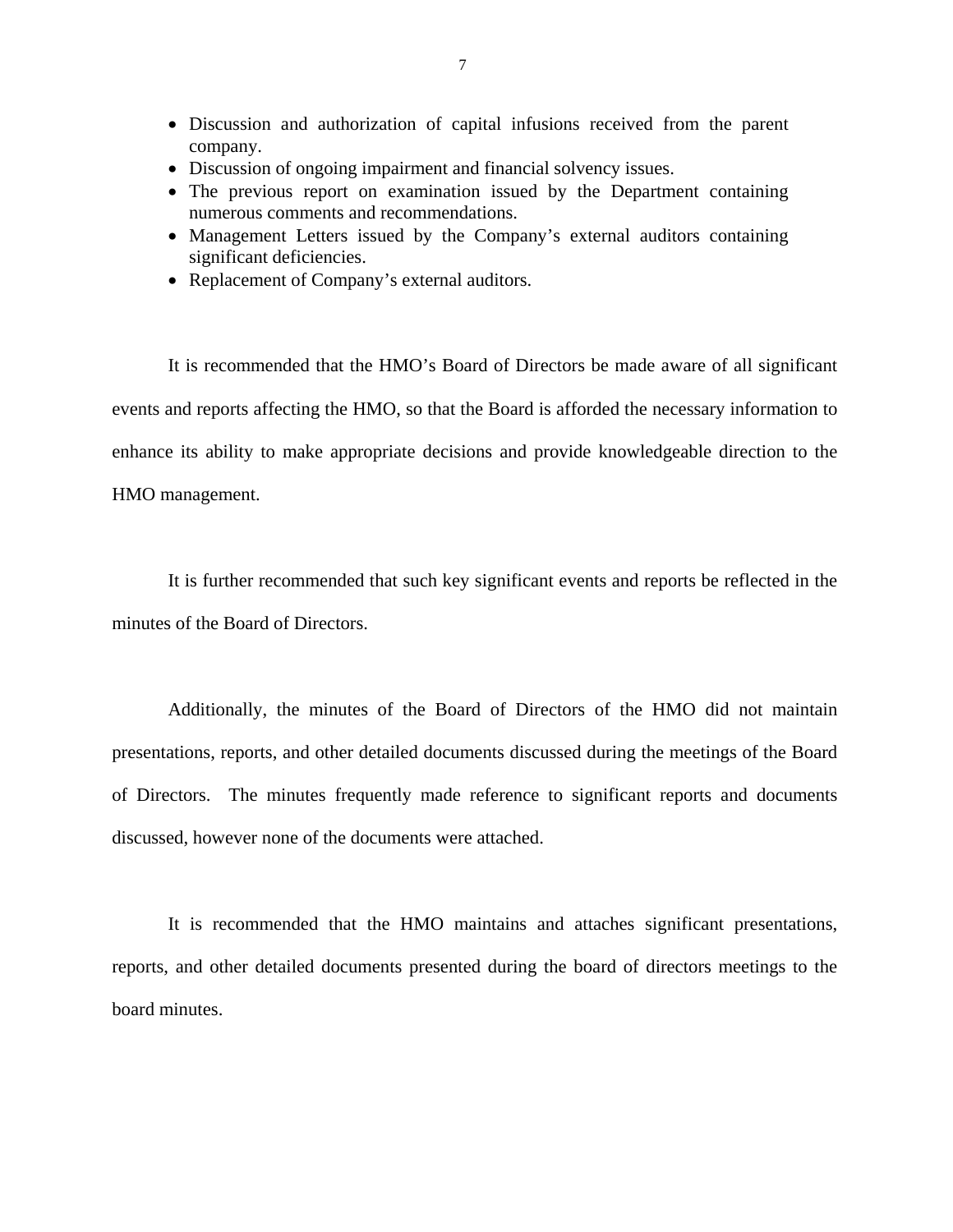Further, the minutes of the Board of Directors did not make reference or include a statement that each member of the Board of Directors reviewed or signed off on the prior report on examination issued by the Department.

Section 312(b) of the New York Insurance Law states:

*statement which shall be retained in the insurer's files confirming that such "(b) A copy of the report shall be furnished by such insurer or other person to each member of its board of directors and each such member shall sign a statement which shall be retained in the insurer's files confirming that such member has received and read such report. The superintendent may require that a copy of the report shall also be furnished by such insurer to the supervising insurance official of each state in the United States in which such insurer is authorized to do an insurance business".* 

It is recommended that each member of the Board of Directors review and sign-off on the report on examination issued by the Department in compliance with Section 312(b) of the New York Insurance Law.

The principal officers of the HMO as of December 31, 2011, were as follows:

Name Title

Michael Kent Wyman Chief Financial Officer Carissa Neubig Corporate Secretary

John Williams Baackes, Jr. President and Chief Executive Officer

On May 3, 2012, the following changes took place with regard to the officers of the Company:

- Wayne Brian Lowell replaced John Williams Baackes as the President and Chief Executive officer.
- Robert Paul Fallon replaced Michael Kent Wyman as the Chief Financial Officer.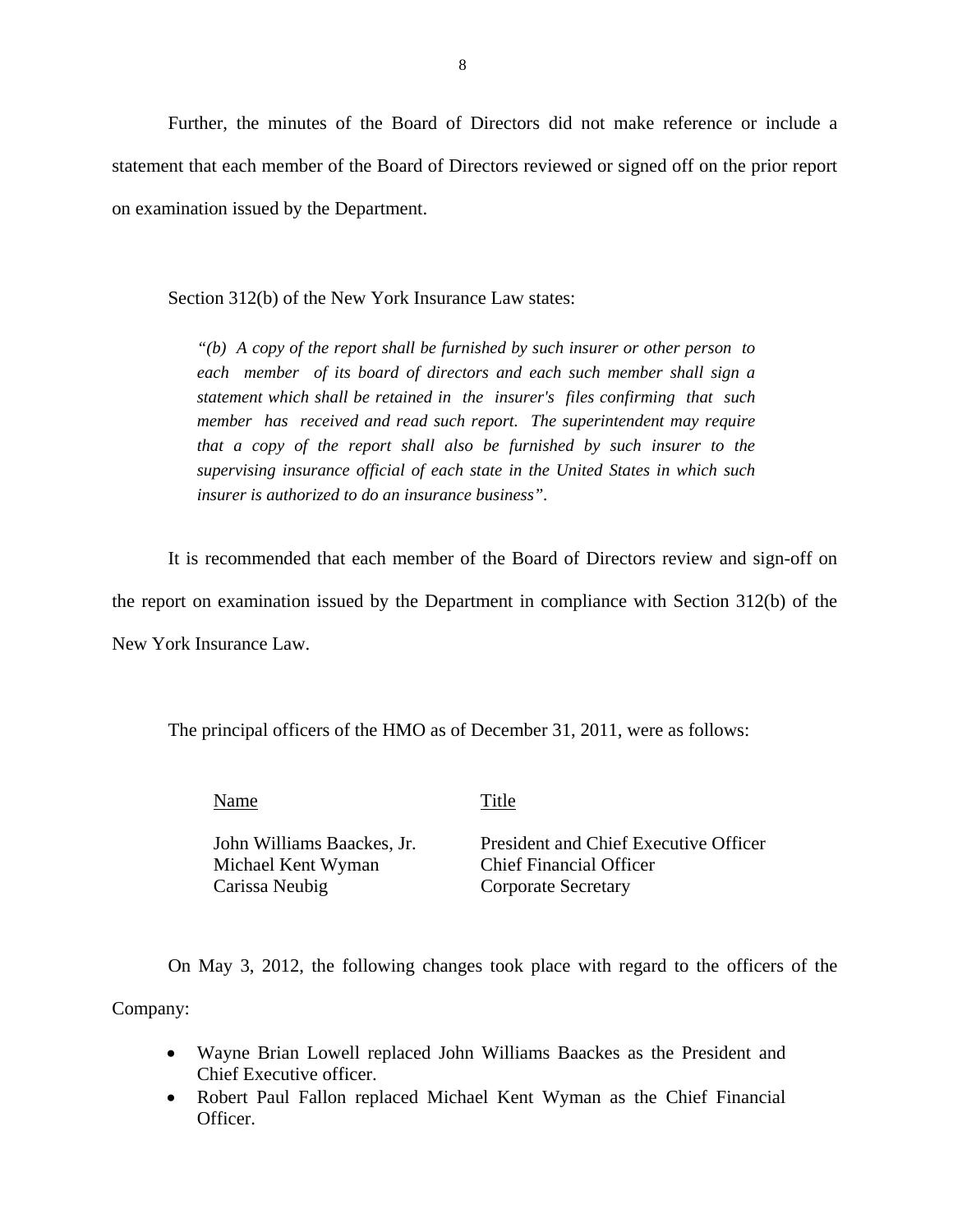• Michael Kent Wyman became the Chief Operating Officer (a newly created officer position).

Enterprise risk management and internal audit department ("IAD") processes for the HMO are provided by its affiliate, Senior Whole Health Management Company, Inc. ("Management Company"). An evaluation of such processes is provided below:

### Enterprise Risk Management ("ERM")

The Management Company, at the time of examination, had not adopted an ERM framework for proactively addressing and mitigating key current and prospective risks. It is prudent for the Management Company to consider establishing the services of a risk management specialist and also establish a Risk Committee ("RC").

Further, the HMO does not have a formal internal control review process in place. The Management Company did not assess risk in a systemic fashion, nor did it adequately document strategies used to mitigate identified risk.

 Risk Committee accountable for the overall ERM function. The RC should report directly to the It is recommended that as good business practice, the Management Company establish a Board of Directors of the HMO.

It is recommended that the Management Company perform a general risk assessment of the HMO's operations, implement and document strategies that mitigate such risk. Such assessments and strategies should be reviewed and approved by the HMO's Board.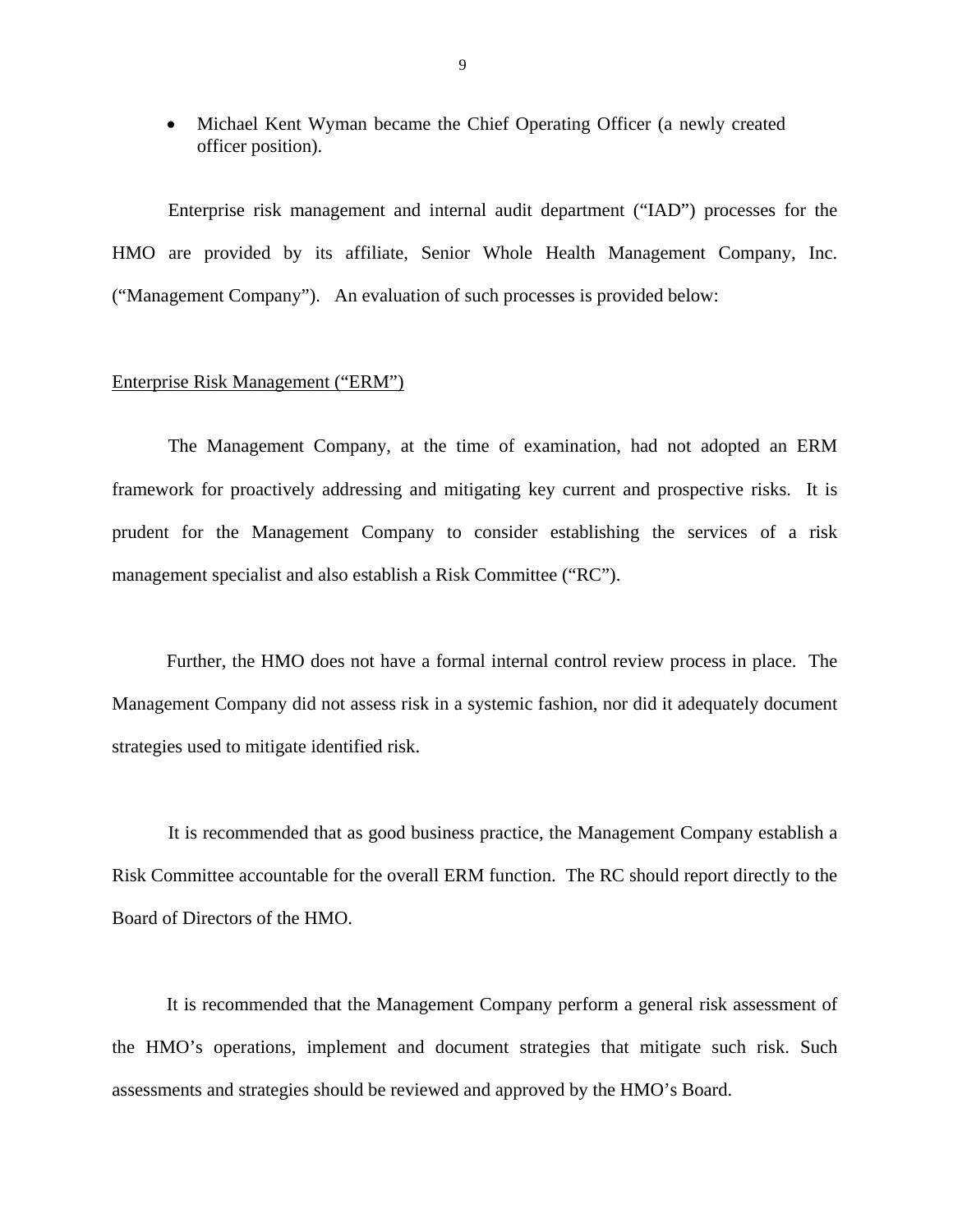It is recommended that the HMO formalize and document its internal controls review processes and procedures.

### Internal Audit Department

The HMO's affiliate, Senior Whole Health Management Company, Inc., at the time of this examination, hired an internal audit director to serve all the affiliates within its holding company system, including the HMO.

The Company's internal audit reporting process is limited in that the internal audit director does not report directly to the Company's Audit Committee. Instead the internal audit director reports directly to the Director of Financial Operations of the Management Company. This reporting format puts into question the auditor's independence and ability to report freely with regard to certain observed issues.

Preferred corporate governance protocols call for the responsibilities and performance of the internal audit department director to be measured by the Audit Committee of the Management Company to ensure independence from senior management.

The importance of both independence and an audit committee's active involvement within the internal audit function is a widely supported position throughout the audit industry, including the support from the Institute of Internal Auditors ("IIA"). Below is the related guidance, as listed on the website of the IIA:

> (a) "The internal auditor occupies a unique position, he or she is employed by management but is also expected to review the conduct of management which can create significant tension since the internal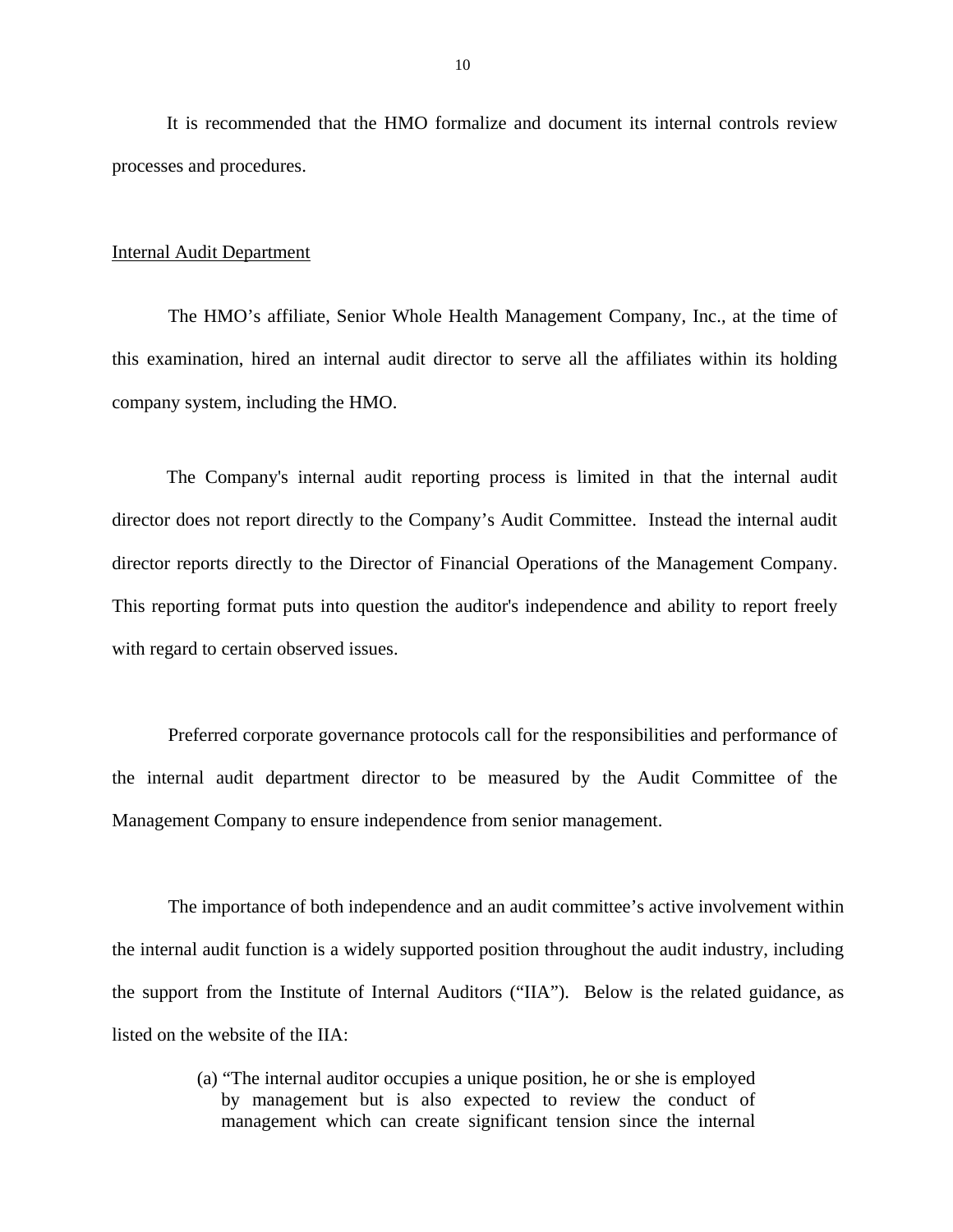<span id="page-12-0"></span>auditor's independence from management is necessary for the auditor to objectively assess management's action, but the internal auditor's dependence on management for employment is very clear; and to maintain objectivity, internal auditors should have no personal or professional involvement with or allegiance to the area being audited; and should maintain an un-biased and impartial mindset in regard to all engagements."

(b) "A critical activity of the audit committee is to be involved in the hiring of the CAE of the organization. Because the CAE reports to the audit committee, the committee should be responsible for ensuring that the CAE receives fair and timely performance reviews. The audit committee should have an active role in determining the annual salary adjustment for the CAE. The audit committee should be the decisionmaking party in any decision to terminate the CAE."

*Note: The acronym, "CAE", as noted above, refers to Chief Audit Executive.* 

It is recommended that the internal audit director's reporting process be revised so that the internal audit reporting structure allows direct reporting to the Audit Committee of the Management Company. It is also recommended that the Audit Committee be assigned primary responsibility for the performance evaluation and compensation of the internal audit director.

It is also recommended that the HMO's Audit Committee maintain documentation to support the Audit Committee's review of the Internal Audit Department ("IAD") director's performance. Details for the IAD director's compensation should also be included.

### B. Territory and Plan of Operation

Pursuant to Senior Whole Health's Certificate of Authority, as of December 31, 2011, the HMO was authorized to conduct business in the following twelve counties of New York State: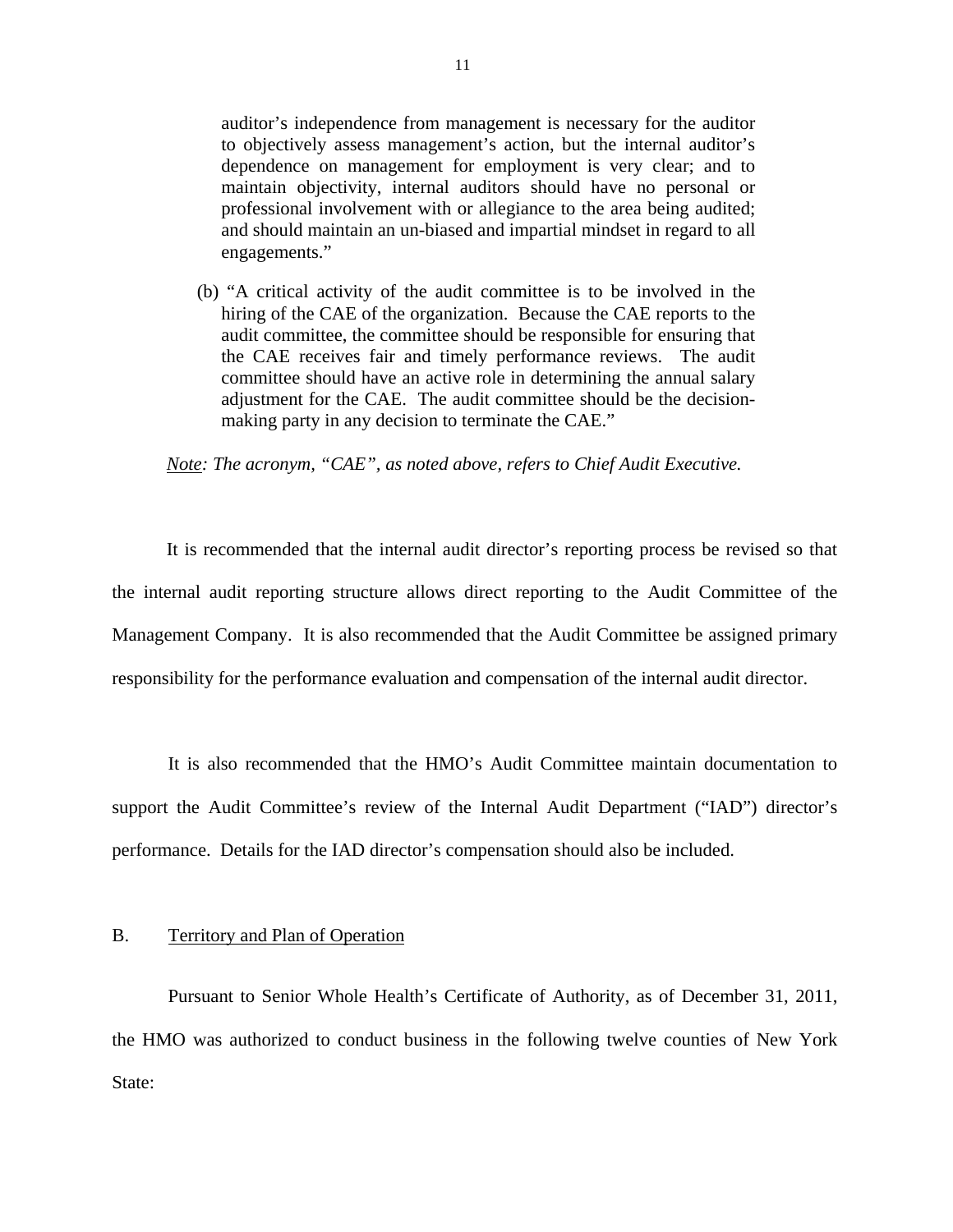|                | 12         |             |  |
|----------------|------------|-------------|--|
| Albany         | Montgomery | Saratoga    |  |
| <b>Bronx</b>   | New York   | Schenectady |  |
| Columbia       | Orange     | Ulster      |  |
| <b>Duchess</b> | Queens     | Warren      |  |
| Greene         | Rensselaer | Washington  |  |
| Kings          |            |             |  |

Senior Whole Health reported premiums written totaling \$64,146,847 during the threeyear period under examination from January 1, 2009 through December 31, 2011. Below is a summary of the HMO's total written premiums by county:

| New York County | 2009         | 2010         | 2011         | Total        |
|-----------------|--------------|--------------|--------------|--------------|
| Albany          | \$6,709,951  | \$6,740,744  | \$8,020,429  | \$21,471,124 |
| Columbia        |              | 403,348      | 565,787      | 969,135      |
| Dutchess        | 236,653      | 744,843      | 965,065      | 1,946,561    |
| Greene          |              | 108,273      | 149,283      | 257,556      |
| Montgomery      |              | 72,589       | 268,393      | 340,982      |
| Orange          |              | 634,653      | 1,208,653    | 1,843,306    |
| Rensselaer      | 4,194,844    | 4,215,698    | 3,973,796    | 12,384,338   |
| Saratoga        | 293,260      | 741,121      | 1,064,488    | 2,098,869    |
| Schenectady     | 1,781,551    | 2,192,544    | 2,677,059    | 6,651,154    |
| Ulster          | 4,926,891    | 4,944,949    | 5,028,945    | 14,900,785   |
| Warren          |              | 292,957      | 678,782      | 971,739      |
| Washington      |              | 13,746       | 297,552      | 311,298      |
| Total           | \$18,143,150 | \$21,105,465 | \$24,898,232 | \$64,146,847 |

The following is a summary of the HMO's total premiums written by individual lines of business for the three years period under examination:

| Line of Business                      | Total                    |
|---------------------------------------|--------------------------|
| Medicare Advantage (including Part D) | 488,079<br><sup>\$</sup> |
| Medicaid Advantage (including Part D) | 29,292,419               |
| Medicaid Advantage Plus               | 34,366,349               |
| Total                                 | \$64,146,847             |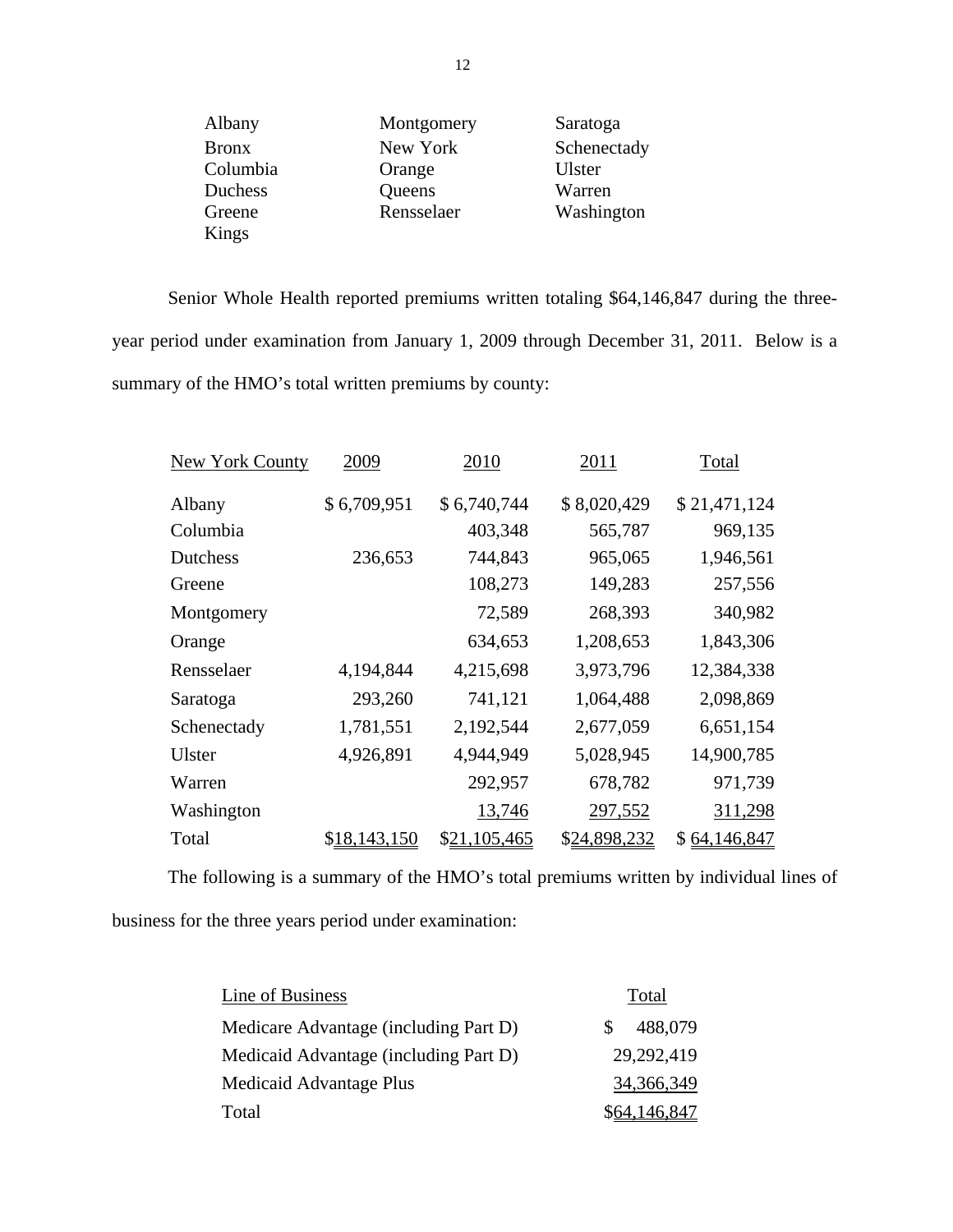The HMO utilizes in-house New York licensed agents that are the direct employees of the HMO's affiliated management company, Senior Whole Health Management Company, Inc. which, at the time of examination, had contracted with Senior Whole Health to provide administrative services to the HMO. Based on the requirements of the Centers for Medicare and Medicaid Services ("CMS") and the New York State Department of Health, such agents are precluded from making personal contact and direct solicitation with the individual members. Instead, agents must direct their efforts towards CMS and the local Social Services Departments within each geographic county where Senior Whole Health conducts its business.

Senior Whole Health provides a special needs plan available to senior citizens 65 years of age or older and other low income adults who are dual eligible Medicare and Medicaid recipients. The HMO's health insurance program combines traditional health care services with social support services to accommodate members' collective health, independence and home living needs.

Below is the HMO's enrollment chart that depicts the increases during the period covered by this examination:

| <b>Enrollment</b> | Increase from prior year |
|-------------------|--------------------------|
| 669               |                          |
| 761               | 13.75% increase          |
| 783               | 2.89% increase           |
| 835               | 6.64% increase           |
|                   |                          |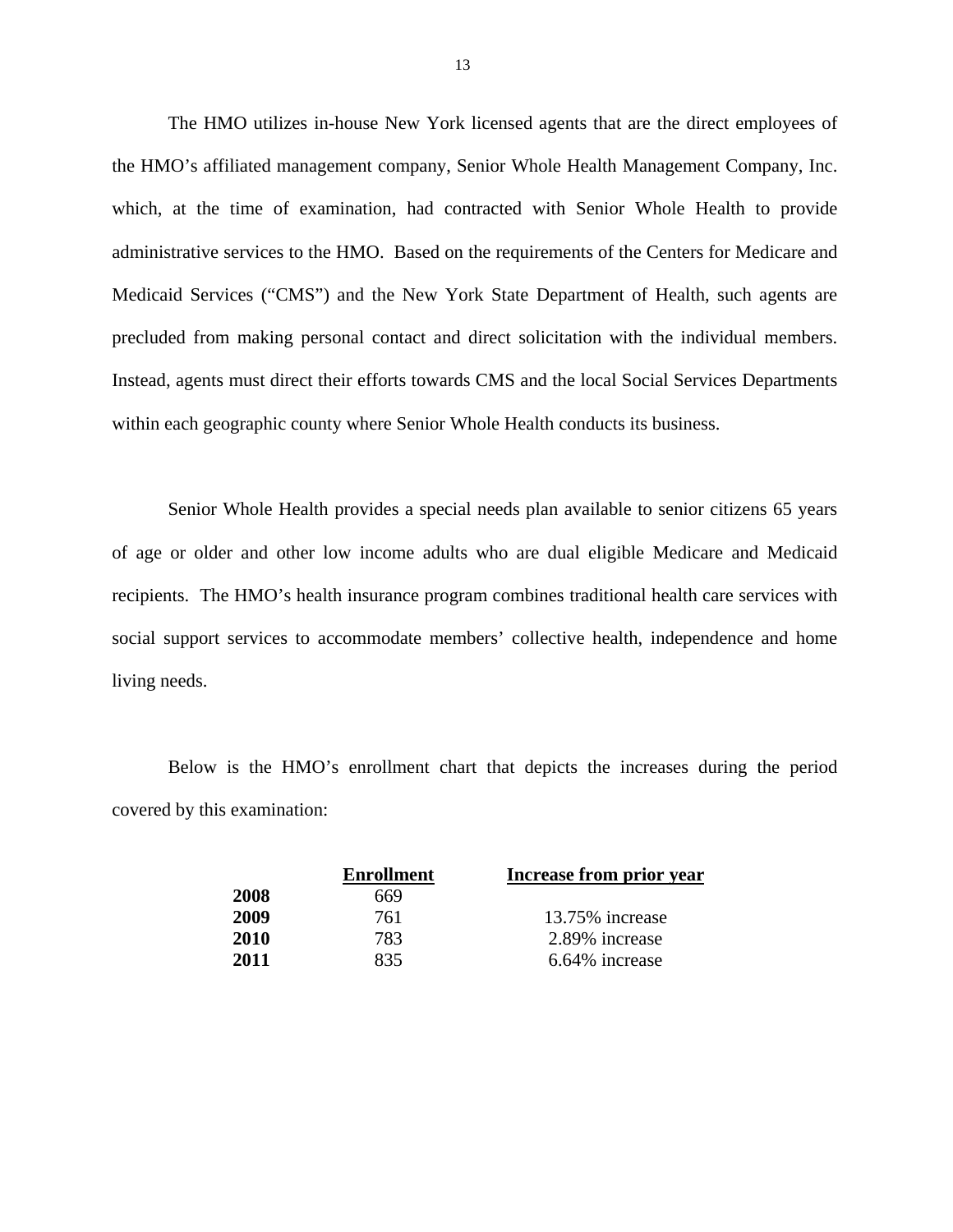# 14<br>C. <u>Reinsurance</u>

The HMO held the following ceded reinsurance coverage in effect with an authorized reinsurer at December 31, 2011:

Effective Period HMO's Retention Reinsurer's Liability 7/1/11 thru 6/30/12

\$200,000 annually per member.

\$2 million per member, per contract year, in excess of \$200,000 annually per member. \$2 million per member, per lifetime.

It was noted that the agreement contained all of the required clauses prescribed by the Department, including the insolvency clause required in Section 1308 of the New York Insurance Law.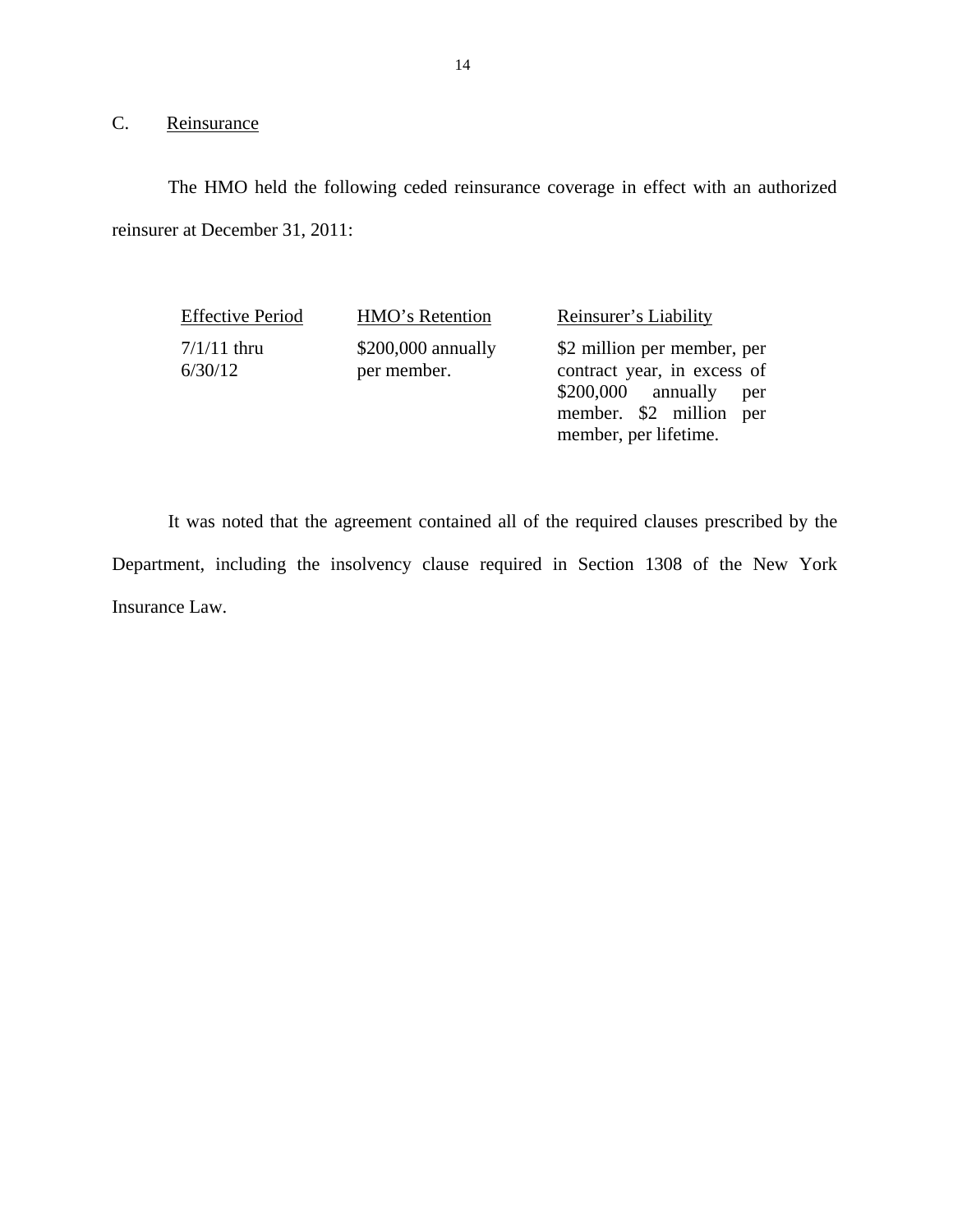### <span id="page-16-0"></span>D. Holding Company System

The following chart depicts the HMO's relationship with members of its holding company system. The percentages included in the chart reflect each entity's proportionate ownership as of December 31, 2012.

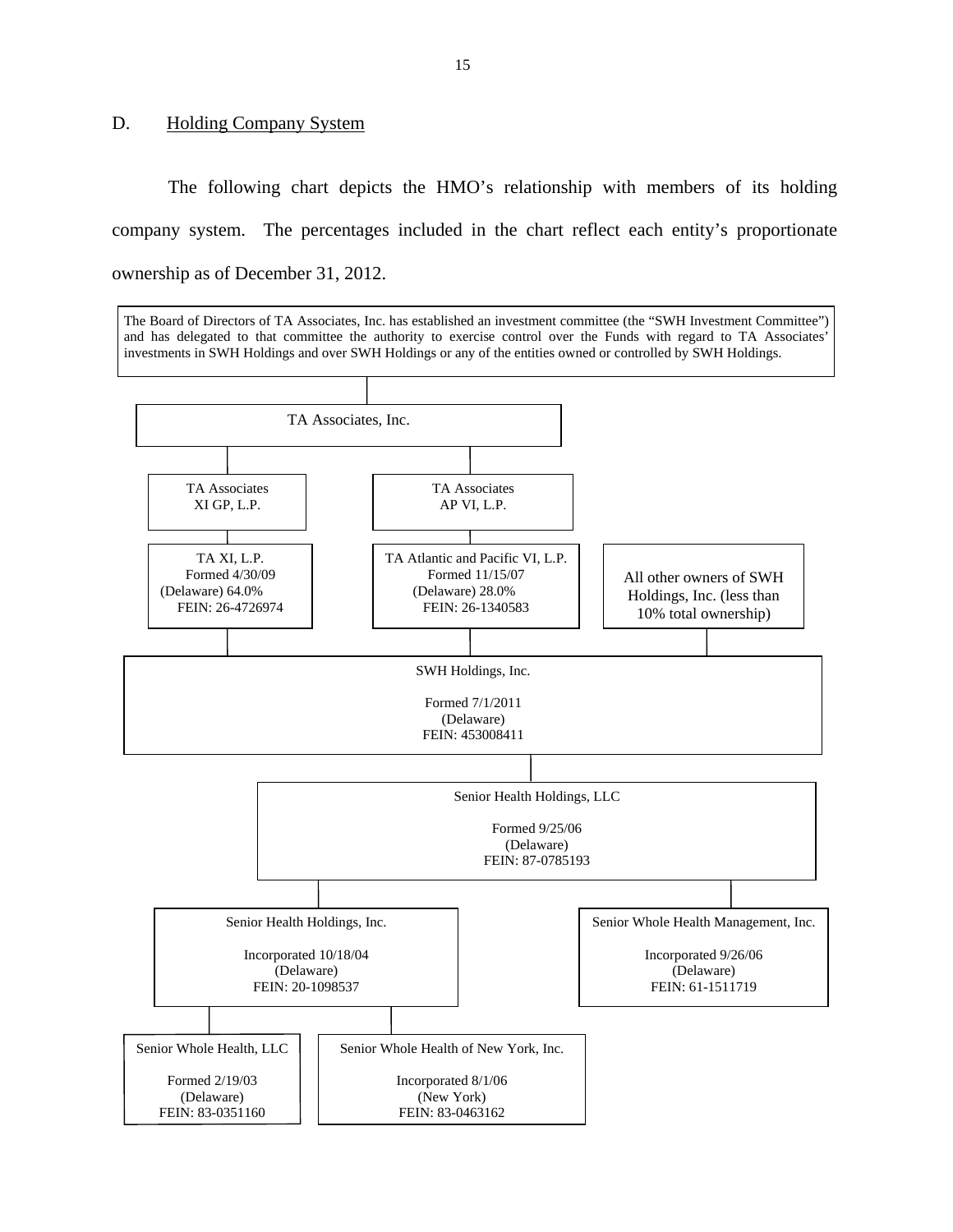Change of Ownership

On July 28, 2011, the Department received an application from SWH Holdings, Inc., owned by five private equity firms, d/b/a TA Associates for the acquisition of Senior Health Holdings, LLC (SHH-LLC).

SHH-LLC was organized as a Delaware LLC to act as a holding company for SHHINC. SHHINC is the parent company of the HMO and Senior Whole Health, LLC, a Delaware LLC, organized to provide Medicare and Medicaid benefits in Massachusetts.

On November 1, 2011 SWH Holdings, Inc. completed the acquisition by acquiring all the outstanding Common and Preferred Units of SHH-LLC from its members. As consideration, SWH Holdings, Inc. paid SHH-LLC \$134,680,903 in cash and 207,447 shares of preferred stock.

### Senior Health Holdings, LLC (SHH-LLC)

SHH-LLC was organized on September 25, 2006, as a Delaware limited liability company. SHH-LLC's principal business activities are to: (i) act as a direct holding company for Senior Health Holdings, Inc. (SHH-INC), and Senior Whole Health Management Company, Inc.; and (ii) provide capital indirectly to Senior Whole Health of New York, Inc. via, Senior Health Holdings, Inc.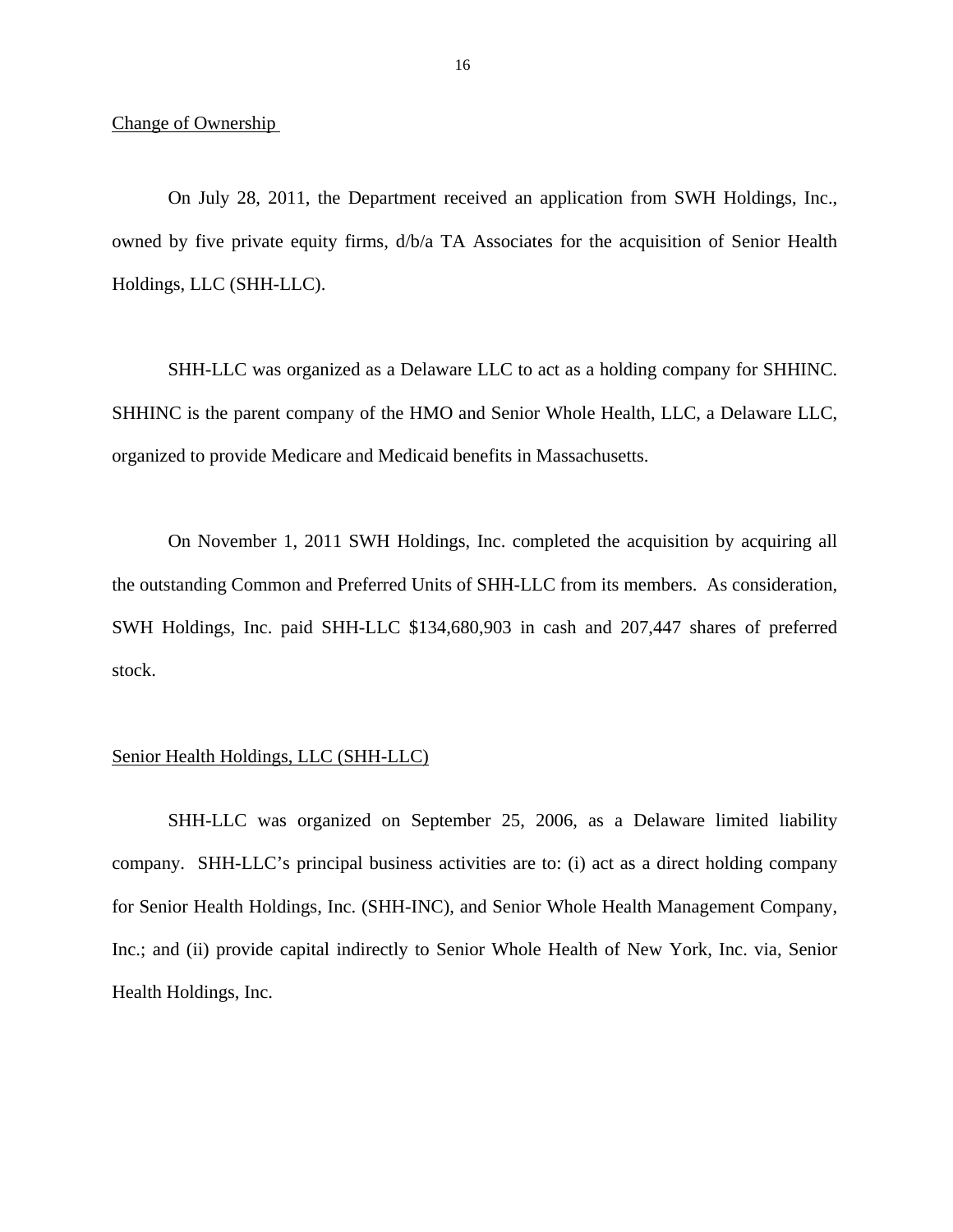Senior Health Holdings, Inc. (SHH-INC)

SHH-INC was organized on October 18, 2004, as a Delaware corporation. SHH-INC's principal business activity is to act as a direct holding company for the affiliated entities, Senior Whole Health, LLC (SWH-LLC) and Senior Whole Health of New York, Inc.

### Senior Whole Health, LLC (SWH-LLC)

SWH-LLC was organized on October 22, 2003, as a Delaware limited liability company. SWH-LLC's principal business activity is to provide a new model of health care that expands the provisions of Medicaid and Medicare managed care services to the elderly population in Massachusetts. Such care is provided under a Senior Care Organization ("SCO") contract with CMS in partnership with the Commonwealth of Massachusetts.

### Senior Whole Health Management Company, Inc. (SWH-MGT)

SWH-MGT was incorporated on September 29, 2006, as a Delaware corporation. Its principal business function is providing administrative and employee leasing services to SWH-MA, the HMO and SWH-CT by entering into Outsourced Service agreements and Equipment and Personnel Lease agreements with the aforementioned affiliates.

At December 31, 2011, the HMO had the following inter-company agreements in effect with SWH-MGT: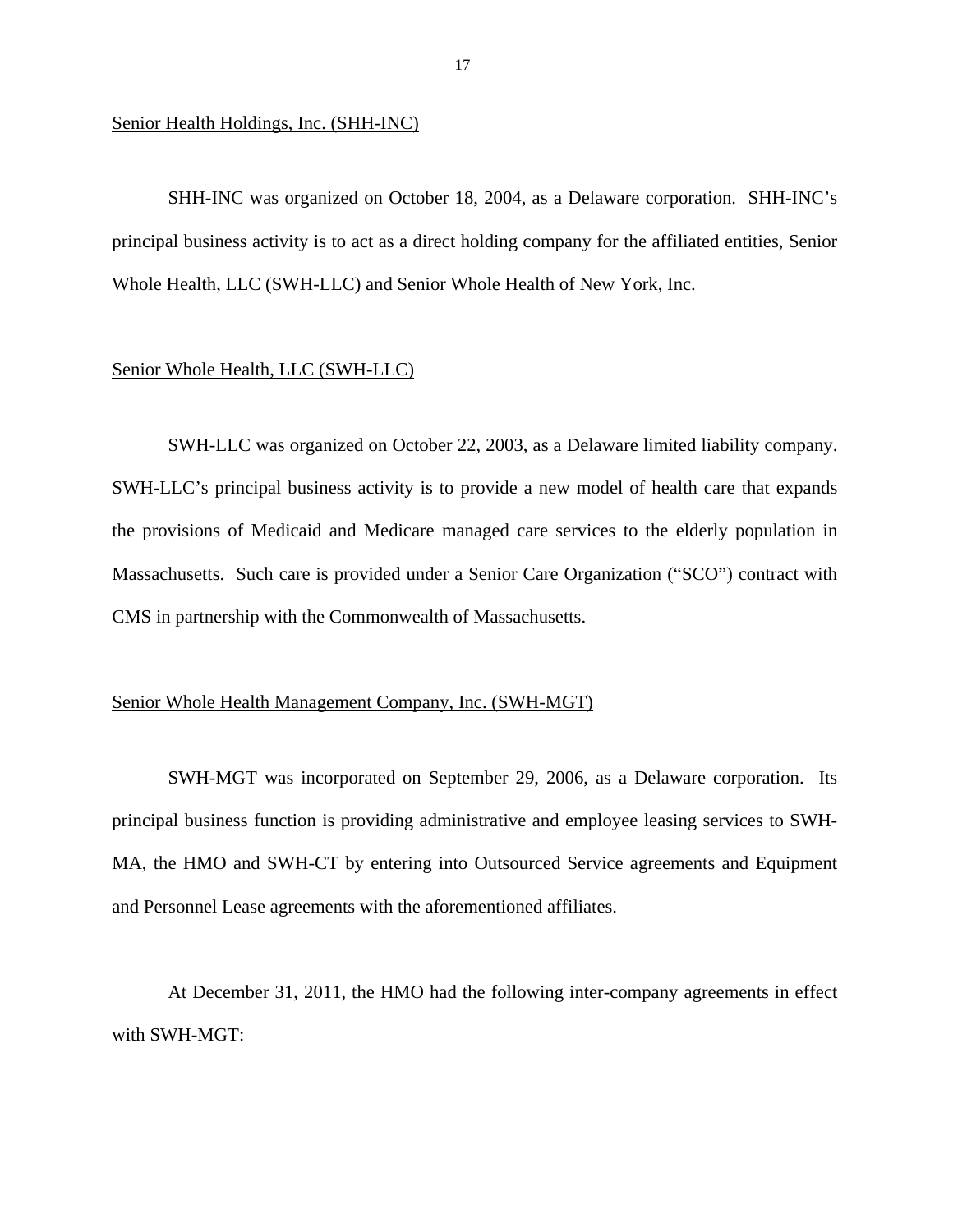### 1. Outsourced Services Agreement effective October 1, 2006 ("Joint Services Agreement")

SWH-MGT provides the HMO with various services, including: accounting/auditing, claims processing, legal compliance, marketing/public relations, information network and software systems, provider credentialing, etc. Reimbursement is on an allocated cost basis with monthly fees payable. Personnel costs charged for services rendered in connection with said agreement pertain only to those used in common (joint expenses) between Senior Whole Health of New York Inc. and any other entities within the holding system.

This agreement which was amended effective January 1, 2009 was filed with the New York State Department of Health ("DOH"). The submission of the original agreement was approved by the DOH on August 17, 2006 concurrent with the DOH's approval of the HMO's initial certificate of application. The HMO's subsequent amended agreement was approved by the DOH on March 18, 2009. The Department accepted the original agreement on November 8, 2008.

According to the terms of the agreement, the contract is valid for five years beginning with the effective date and may be renewed only when authorized by the DOH. Further, the terms of the agreement states that any request to renew shall be submitted to the New York State Department of Health at least ninety (90) days prior to the expiration of the agreement. The effective date of the contract is October 1, 2006. Therefore this agreement was no longer valid as of November 1, 2011; however, the contract was still being used as of the time of examination.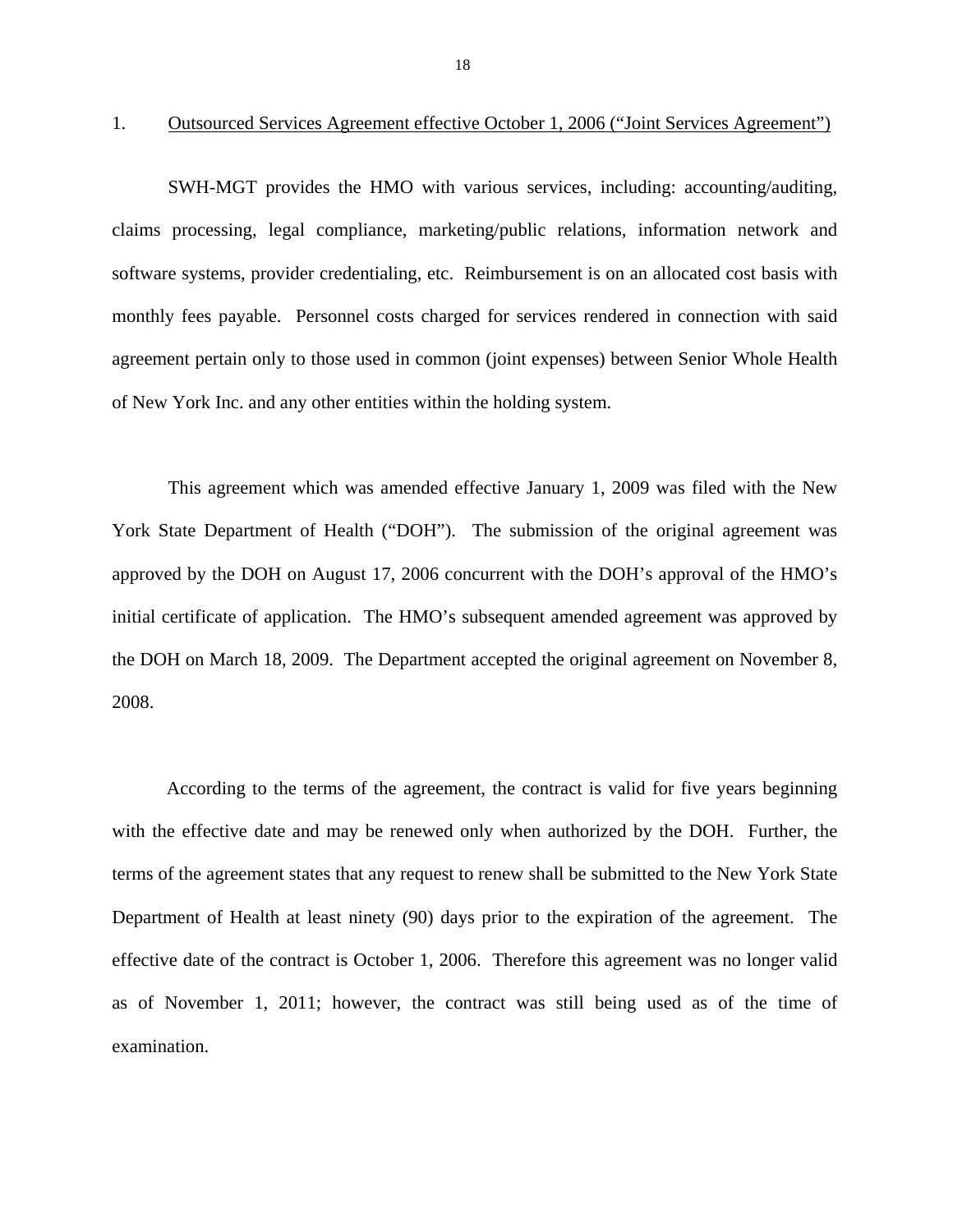It is recommended that the HMO apply for a renewal or extension amendment of the Joint Services Agreement with the New York State Department of Health retroactive to the date the contract expired. In this regard, it is also recommended that such renewal or extension amendment be filed with the Department.

### 2. Equipment and Personnel Lease effective October 1, 2006 ("E&P New York Agreement")

SWH-MGT leases to the HMO the services of SWH-MGT's employees and all equipment necessary for the operation of the HMO. Personnel costs charged for services rendered in connection with said agreement shall pertain only to those employees whose time is wholly dedicated to the business and affairs of Senior Whole Health of New York, Inc. Reimbursement is on a cost basis with monthly charges paid monthly.

This agreement which was amended effective April 10, 2009, was filed with the DOH. DOH approved the initial agreement on August 17, 2006 and the amended agreement effective May 15, 2008. The Department accepted the initial agreement for filing on November 8, 2008.

### 3. Consolidated Tax Allocation Agreement

This agreement was executed on September 5, 2006, between the HMO and Senior Health Holdings, Inc., the HMO's direct Parent. The direct Parent and all subsidiaries agreed to the filing of consolidated Federal income tax returns by Senior Health Holdings, Inc. for every Federal income tax year.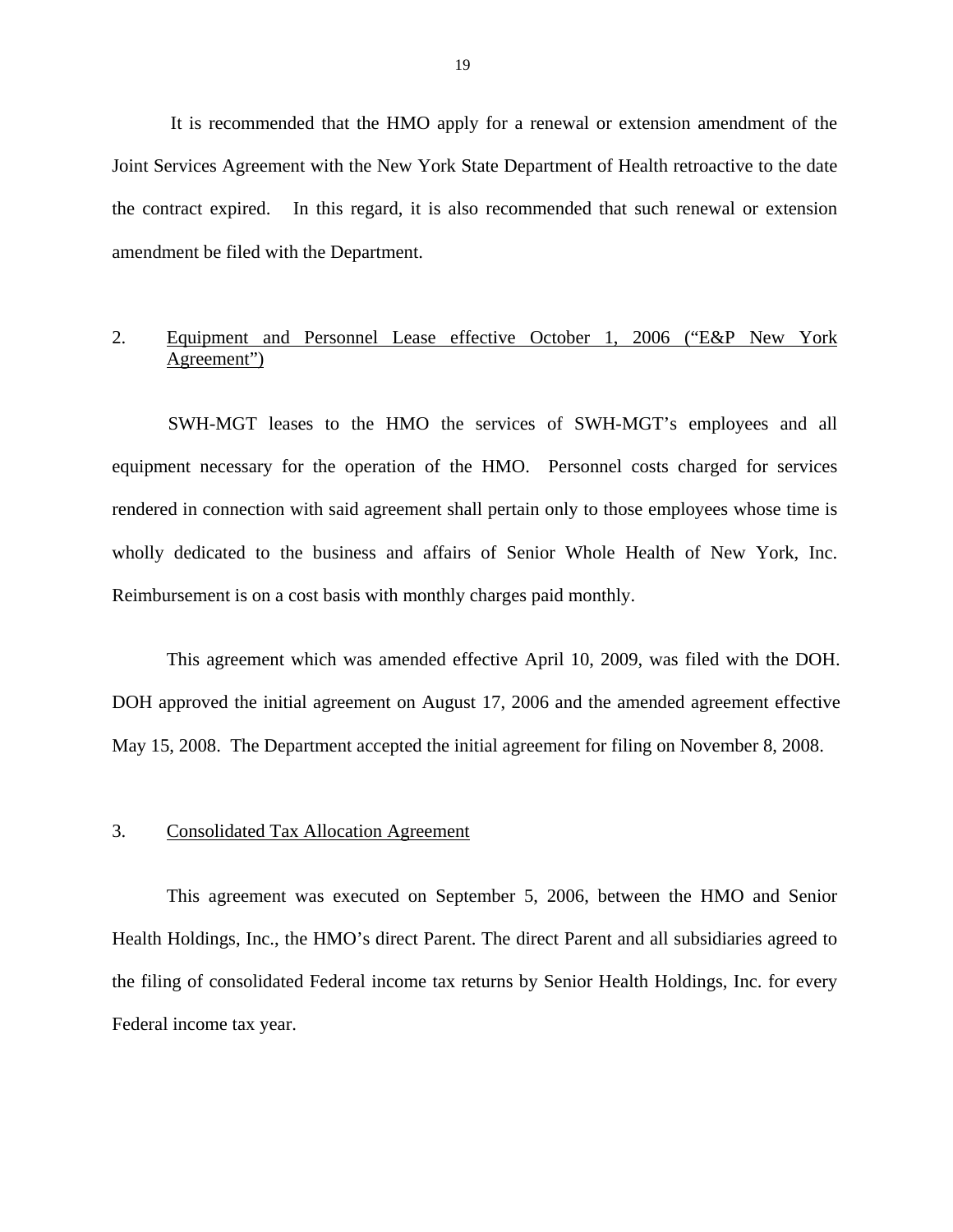<span id="page-21-0"></span>The agreement was submitted by Senior Whole Health to the DOH along with the HMO's submission of its initial application for a certification of authority which was approved by the DOH on August 17, 2006.

### E. Allocation of Expenses

Commencing in 2008, Senior Whole Health began allocating joint expenses on the basis of premium income, whereby expenses charged to the HMO by the Management Company are charged at the same percentage as the percentage of the HMO's premiums written relate to the total premiums written by all entities of the Holding Company System. The prior report on examination included a recommendation that the HMO refrain from using this methodology.

A review of the current joint expense allocation methodology used by the HMO revealed that the HMO continues to implement this methodology and fails to comply with the prior examination recommendations.

It is recommended that the HMO refrain from using its current joint expense allocation of premium income methodology as described above and consider as a guide the detailed procedures outlined in Parts 105.25, 106.2 and 109.2 of Department Regulation No. 30.

Further, it is recommended that the HMO recalculate its expense allocations in accordance with Department Regulation No. 30 and make appropriate adjustments to such expenses charged to the HMO, including adjustments applicable to prior years.

Similar recommendations were included within the prior report on examination.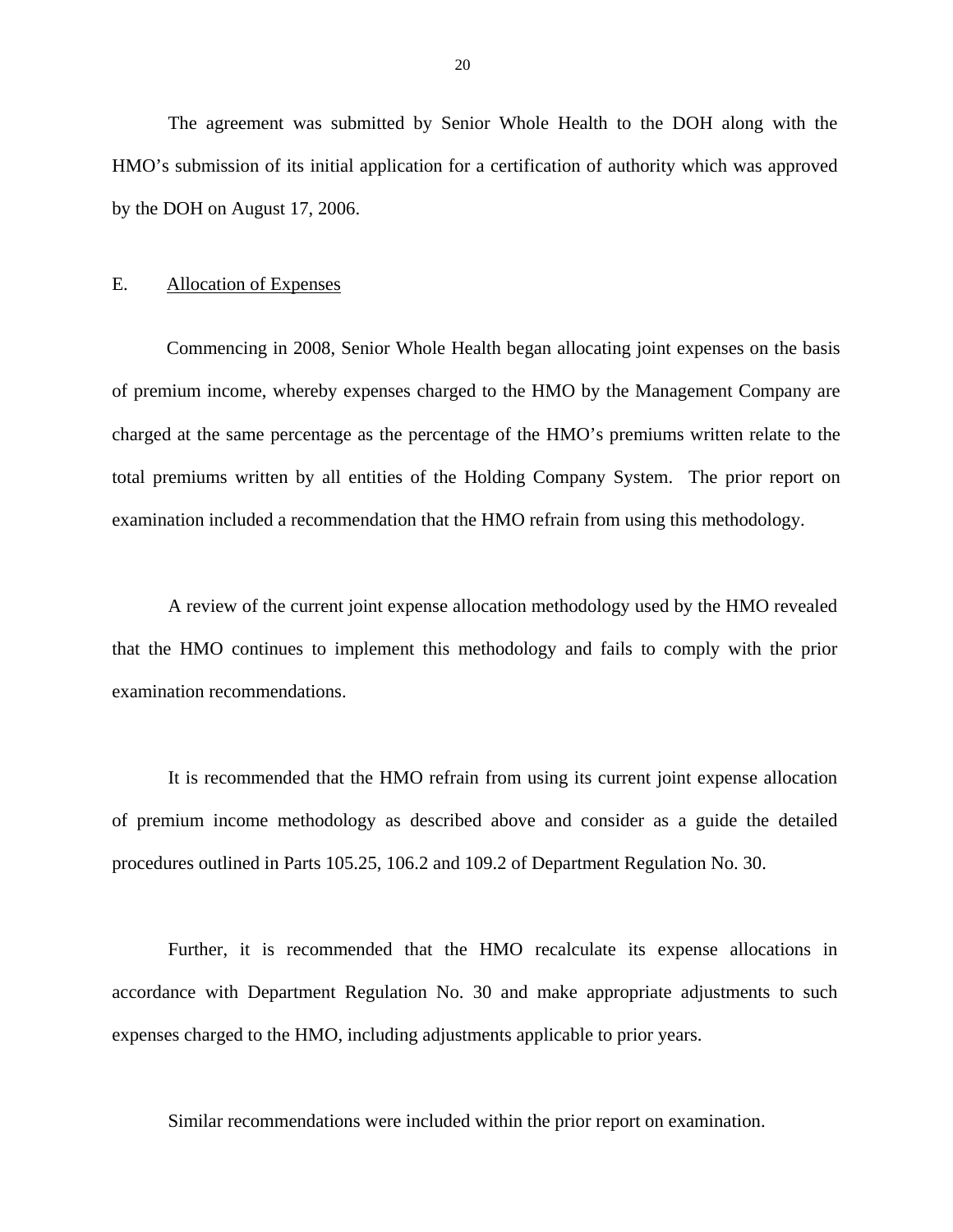# F. Significant Operating Ratios

The following ratios have been computed as of December 31, 2011, based upon the results of this examination. The ratios presented below are on an earned-incurred basis and encompass the three-year period covered by this examination:

|                                 | <b>Amounts</b> | Ratios      |
|---------------------------------|----------------|-------------|
| Claims                          | \$60,635,811   | 94.53%      |
| Claims adjustment expenses      | 4,991,277      | 7.78%       |
| General administrative expenses | 10,220,124     | 15.93%      |
| Net underwriting loss           | (11,700,366)   | $(18.24\%)$ |
| Premiums earned                 | \$64,146,846   | 100.00%     |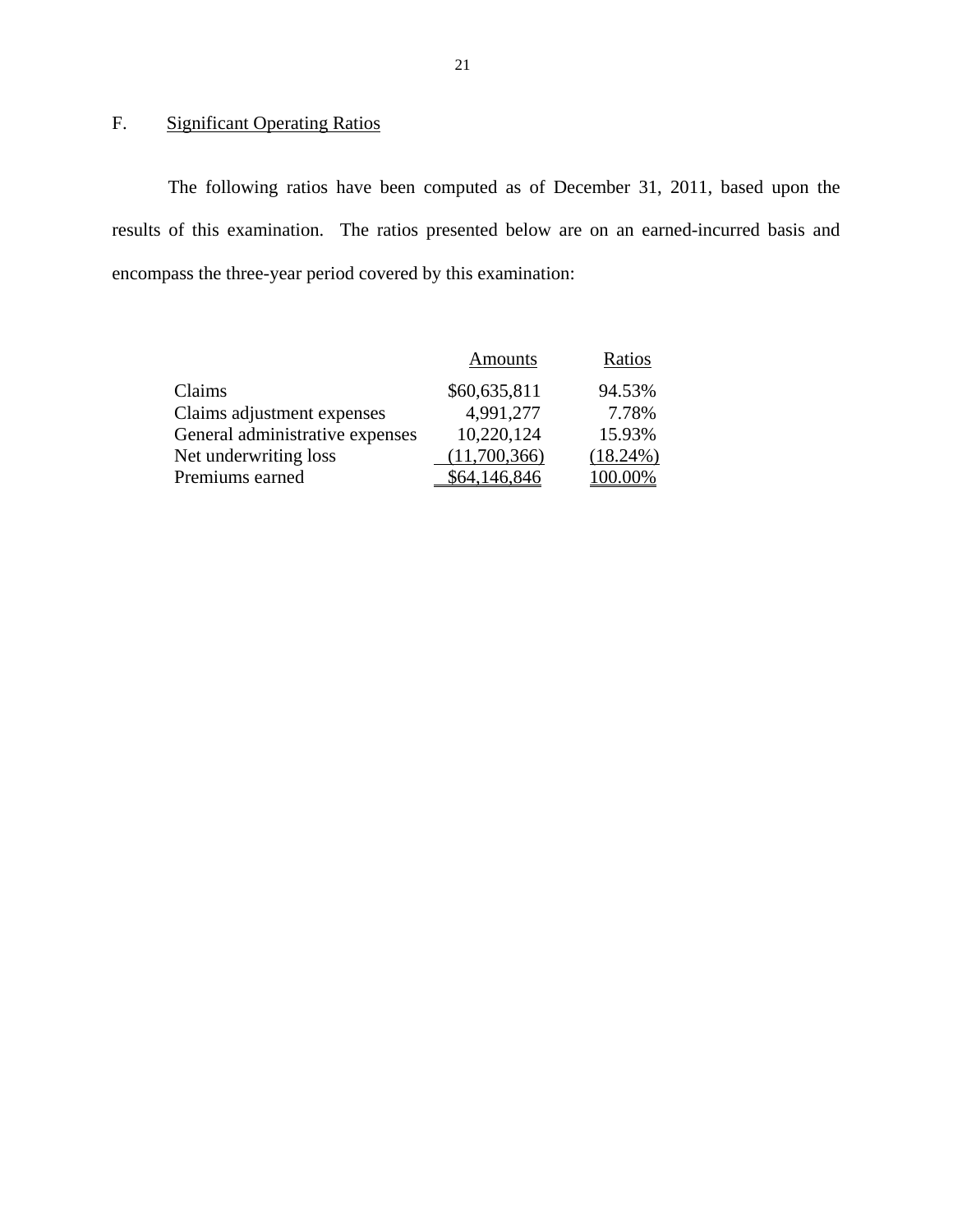### **4. FINANCIAL STATEMENTS**

## A. Balance Sheet

The following shows the assets, liabilities as determined by this examination and as reported by the HMO in its filed Annual Statement as of December 31, 2011.

| Assets                                                               | Examination                       | <b>HMO</b>  | Difference |
|----------------------------------------------------------------------|-----------------------------------|-------------|------------|
|                                                                      |                                   |             |            |
| Cash and short term investments                                      | \$2,969,864                       | \$2,969,864 |            |
| Investment income due and accrued                                    | 58                                | 58          |            |
| Uncollected premiums and agents' balances in course<br>of collection | 1,379,762                         | 1,379,762   |            |
| Other amounts receivable under reinsurance contracts                 | 22,128                            | 22,128      |            |
| Amounts receivable relating to uninsured plans                       | 423,383                           | 423,383     |            |
| Receivables from parent, subsidiaries and affiliates                 | 282,129                           | 282,129     |            |
| Health care and other amounts receivable                             | 101,639                           | 101,639     |            |
| Aggregate write-ins for other than invested assets                   | 739                               | 739         |            |
| Total admitted assets                                                | \$5,179,702                       | \$5,179,702 |            |
| Liabilities                                                          |                                   |             |            |
| Claims unpaid                                                        | \$2,061,196                       | \$2,061,196 |            |
| Unpaid claims adjustment expenses                                    | 100,000                           | 16,319      | 83,681     |
| Aggregate health policy reserves                                     | 2,358,000                         | 1,836,000   | 522,000    |
| General expenses due or accrued                                      | 445,479                           | 445,479     |            |
| Amounts due to parent, subsidiaries and affiliates                   | 168                               | 168         |            |
| <b>Total liabilities</b>                                             | \$4,964,843                       | \$4,359,162 | 605,681    |
| <b>Capital and Surplus</b>                                           |                                   |             |            |
| Common capital stock                                                 | \$1,000                           | \$1,000     |            |
| Gross paid in and contributed surplus                                | 25,714,460                        | 25,714,460  |            |
| NYS contingent reserve                                               | 1,788,078                         | 1,788,078   |            |
| Unassigned funds surplus                                             | $(27, 288, 679)$ $(26, 682, 998)$ |             | (605, 681) |
| Total capital and surplus                                            | \$214,859                         | \$820,540   | (605, 681) |
| Total liabilities and capital and surplus                            | \$5,179,702                       | \$5,179,702 |            |

 **Note:** 1. The HMO's contingent reserve of \$1,788,078 was impaired in the amount of \$1,573,219 as of December 31, 2011.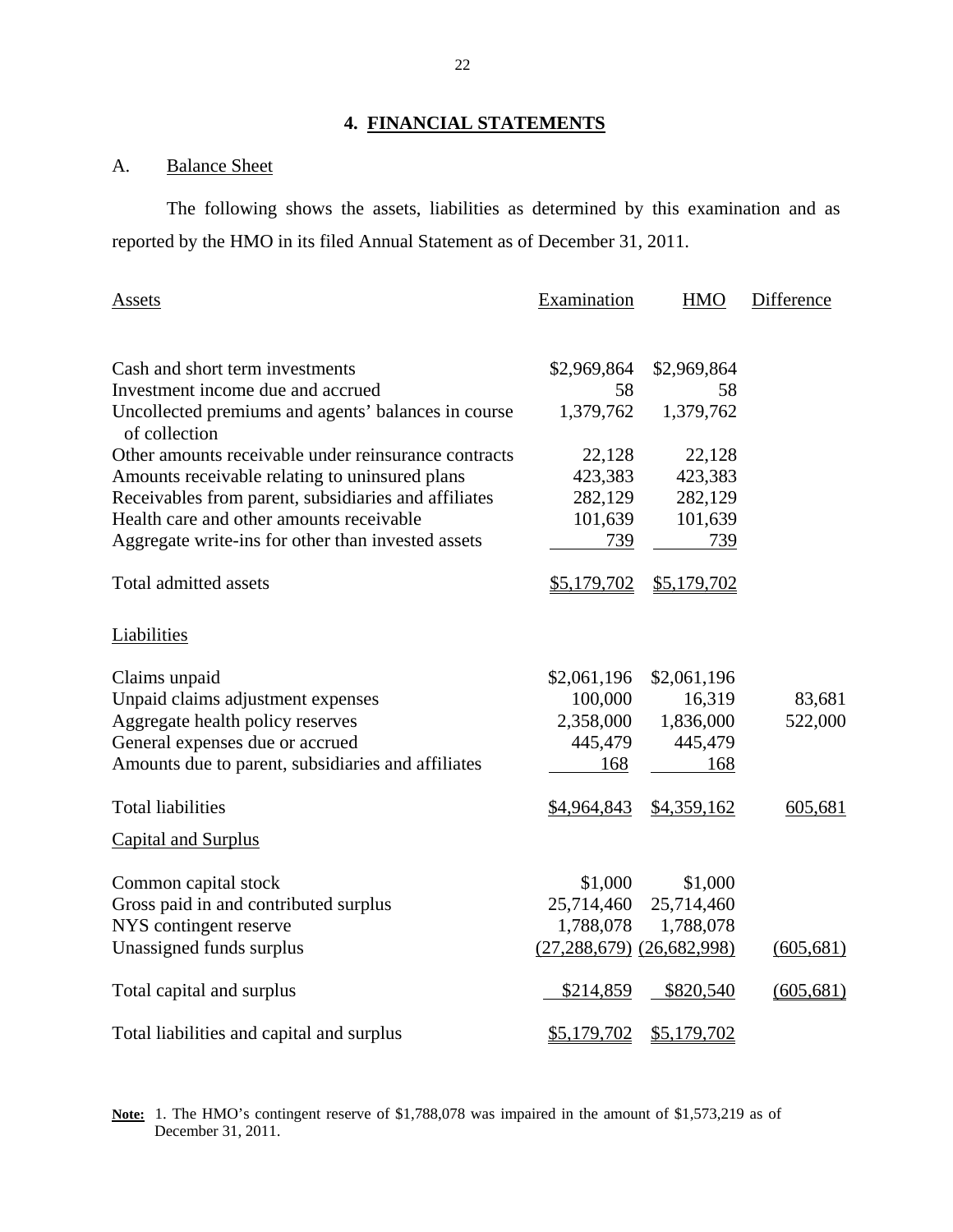<span id="page-24-0"></span>**Note:** 2. The Internal Revenue Service has not conducted any federal income tax audits of the HMO through tax year 2011. The examiner is unaware of any potential exposure by the HMO to any tax assessment and no liability has been established herein relative to any contingency.

### B. Statement of Revenue, Expenses and Capital and Surplus

Capital and surplus decreased by \$1,067,118 during the three-year examination period,

January 1, 2009 through December 31 2011, as detailed below:

### Revenue

| Total revenue                                          |              | \$64,146,846   |
|--------------------------------------------------------|--------------|----------------|
| <b>Expenses</b>                                        |              |                |
| Hospital/medical benefits                              | \$32,782,809 |                |
| Other professional services                            | 2,720,782    |                |
| <b>Outside Referrals</b>                               | 6,957,757    |                |
| Emergency room and out-of-area                         | 2,689,843    |                |
| Prescription drugs                                     | 11,286,429   |                |
| Aggregate write-ins for other hospital and medical     | 5,124,191    |                |
| Claims adjustment expenses                             | 4,991,277    |                |
| General administration expenses                        | 10,220,124   |                |
| Increase in reserves for accident and health contracts | (926,000)    |                |
| Total underwriting deductions                          |              | \$75,847,212   |
| Net underwriting losses                                |              | (11,700,366)   |
| Net investment gain                                    |              | 8,462          |
| Net loss before federal income taxes                   |              | \$(11,691,904) |
| Federal income taxes                                   |              | $\theta$       |
| Net loss                                               |              | \$(11,691,904) |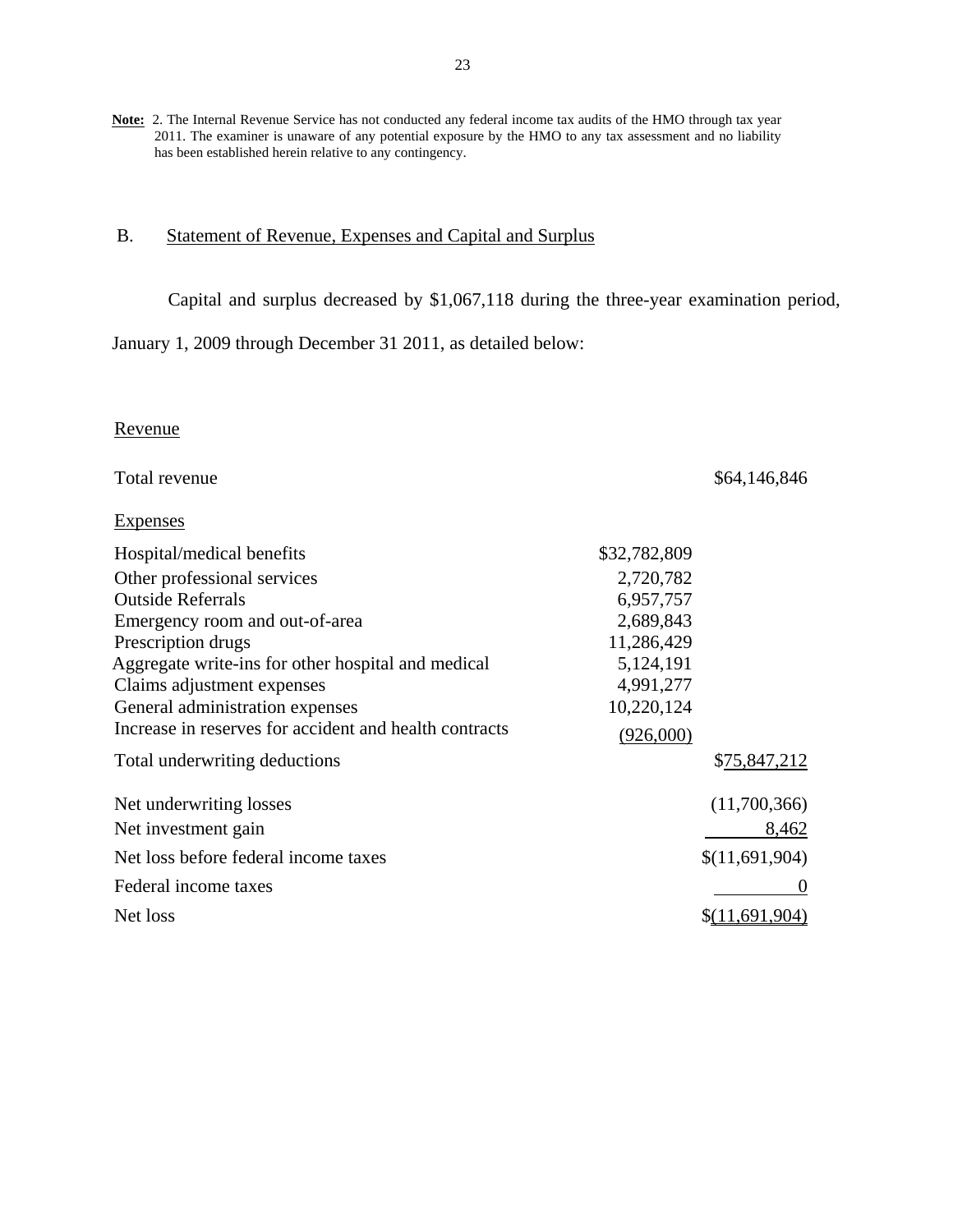### Capital and Surplus

| Capital and surplus, per examination,<br>as of December 31, 2008           |                     |                      | \$1,281,977 |
|----------------------------------------------------------------------------|---------------------|----------------------|-------------|
|                                                                            | Gains in<br>Surplus | Losses in<br>Surplus |             |
| Net loss                                                                   |                     | \$11,691,904         |             |
| Change in non-admitted assets                                              |                     | 137,405              |             |
| Deficiency in aggregate health policy<br>Reserve                           |                     | 522,000              |             |
| Paid-in surplus                                                            | \$11,284,191        |                      |             |
| Net decrease in capital and surplus                                        |                     |                      | \$1,067,118 |
| Capital and surplus, per report on<br>examination, as of December 31, 2011 |                     |                      | 214,859     |
|                                                                            |                     |                      |             |

### **5. CLAIMS UNPAID**

The examination liability of \$2,061,196 is the same as reported by the HMO on its annual statement as of December 31, 2011.

The examination analysis was conducted in accordance with generally accepted actuarial principles and practices and was based on statistical information contained in the HMO's internal records and in its filed annual statements as verified during the examination.

The examination reserve was based upon actual payments made through a period in time, plus an estimate for claims remaining unpaid at that date. Such estimate was calculated based on actuarial principles, which utilized the HMO's experience in projecting the ultimate cost of claims incurred on or prior to December 31, 2011.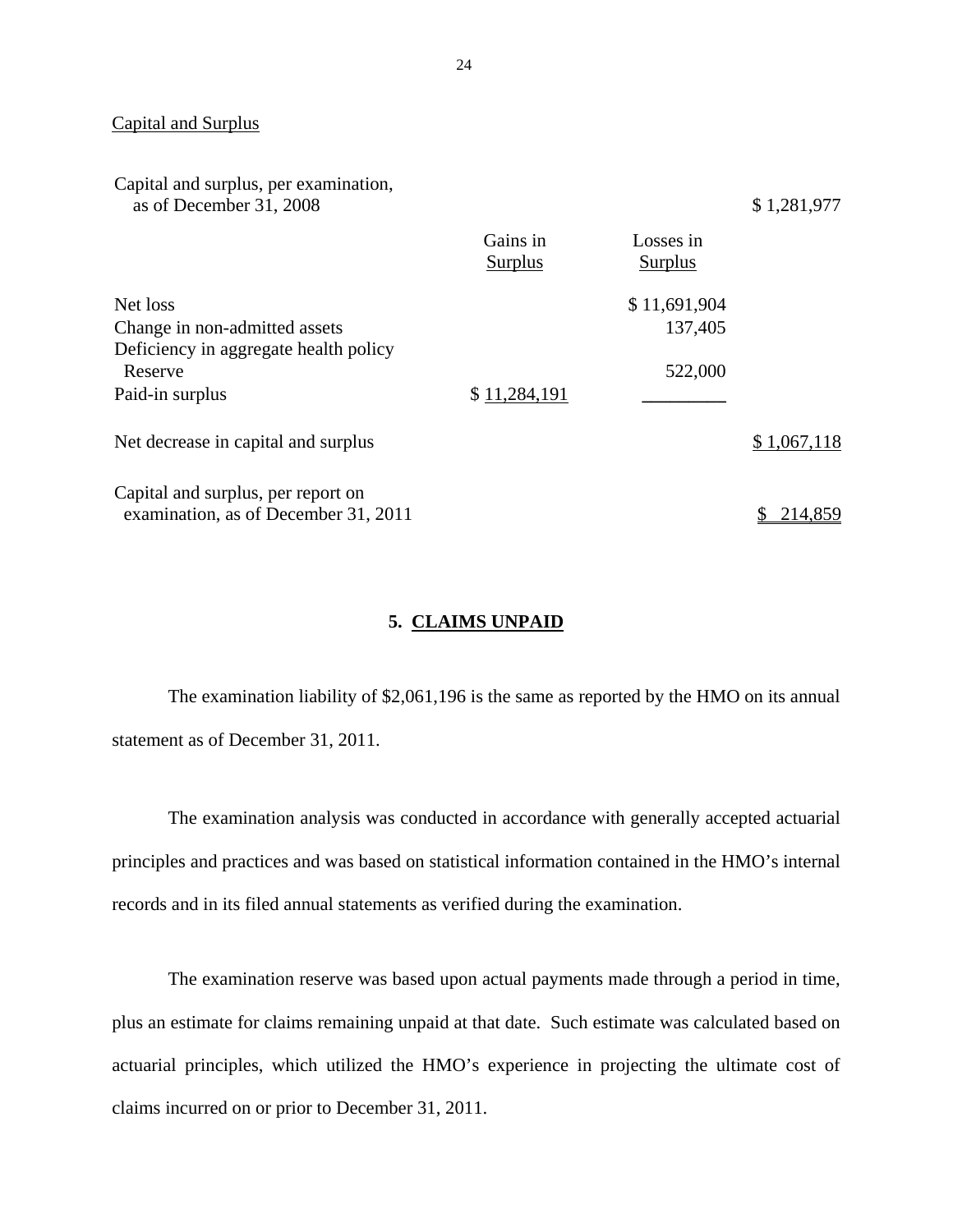### **6. UNPAID CLAIMS ADUSTMENT EXPENSES**

<span id="page-26-0"></span>The examination liability of \$100,000 is \$83,681 more than the \$16,319 reported by the HMO in its December 31, 2011 annual statement. Unpaid claims adjustment expenses are reserves for administrative expenses associated with unpaid health claims that are in the process of settlement, as well as those that have been incurred but not reported yet as of December 31, 2011. The examination calculation of unpaid claims adjustment expenses is based on the HMO's historical financial data of the relationship between claims handling expenses and incurred claims.

### **7. AGGREGATE HEALTH POLICY RESERVES**

The examination liability of \$2,358,000 is \$522,000 more than the \$1,836,000 amount reported by the HMO in its December 31, 2011 annual statement. The examination estimate is developed by reviewing the financial experience in calendar years 2010 and 2011 and projecting the underwriting gains in calendar year 2012, for the period from January 1, 2012, to the renewal dates in calendar year 2012.

### **8. SUBSEQUENT EVENTS**

### Termination of Upstate Business / Start of the Downstate Operations

By the letter dated June 13, 2012, the New York State Department of Health and New York State Department of Financial Services were notified by the HMO's plan to withdraw contracts C027208 (MA), C027762 (MAP) and C027750 (MLTCP) from the following upstate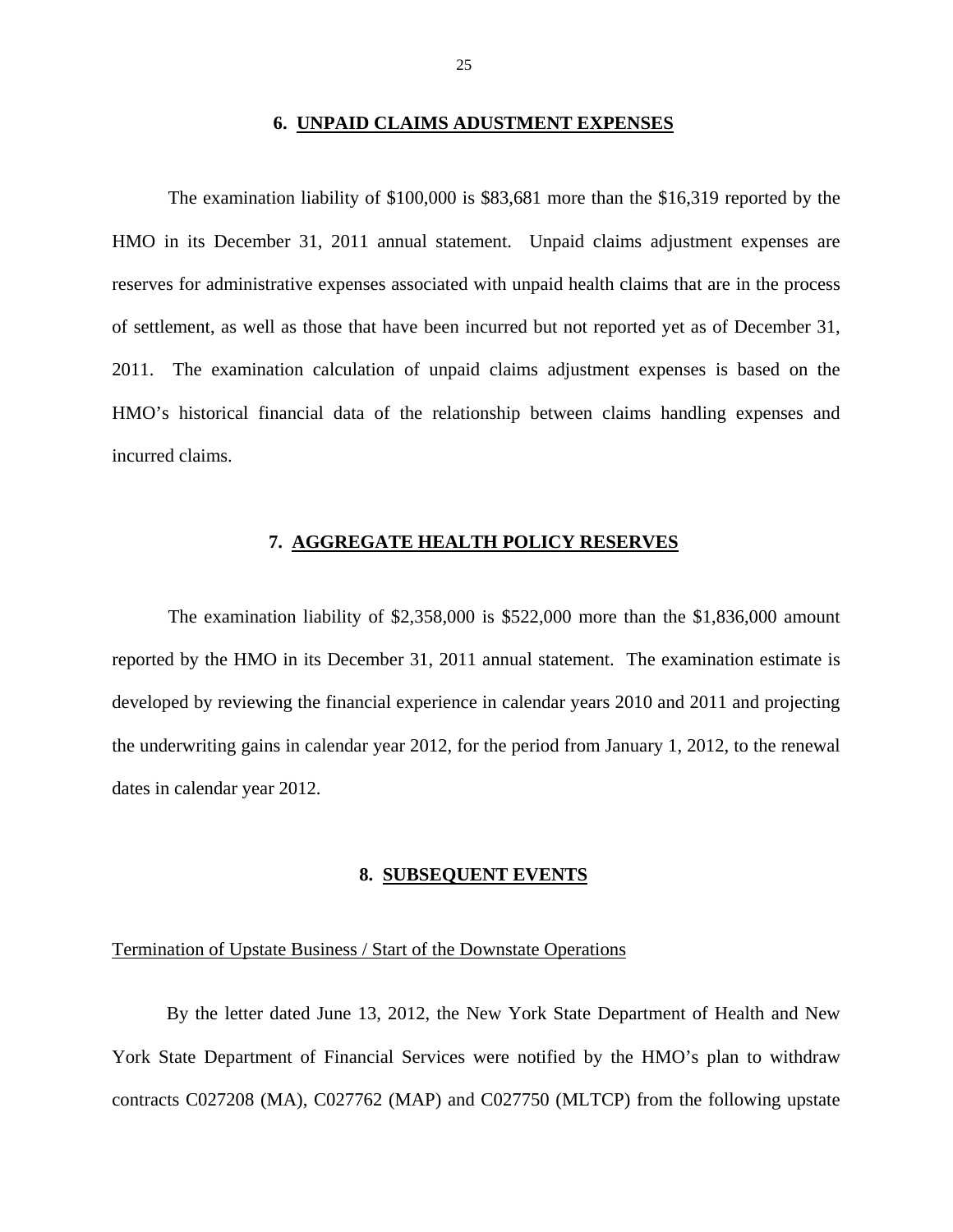counties effective January 1, 2013: Albany, Dutchess, Rensselaer, Saratoga, Schenectady, Ulster, Warren, Washington, Montgomery, Greene, Columbia and Orange. As a result of this withdrawal, there were no longer any policies in effect in the aforementioned upstate counties as of January 1, 2013. The HMO continued to process and pays all claims relative to such withdrawn contracts within the aforementioned counties that were incurred as of December 31, 2012.

As a result of the HMO's withdrawal, as of December 31, 2012, all of the HMO's business was written within the counties of the Bronx, Kings, New York and Queens. As of January 1, 2013 the HMO's total enrollment was reduced to a total of 798 members. Most are enrolled in Medicaid Advantage Plus ("MAP") and Managed Long Term Care Plan ("MLTCP").

The HMO projected that enrollment will increase by between 800 and 1,000 members by year-end 2013. The projection is based on the New York State mandatory enrollment for certain managed long term care populations and the HMO's open enrollment programs for the aforementioned lines of business which were implemented on July 2, 2012.

### Deteriorating Financial Condition

As noted earlier in this report on examination, the HMO has experienced significant underwriting losses during the examination period and subsequent period. The HMO's significant net underwriting losses during the examination period are the result of the large disparity between Senior Whole Health's low premium volume versus higher claims costs and operating expenses.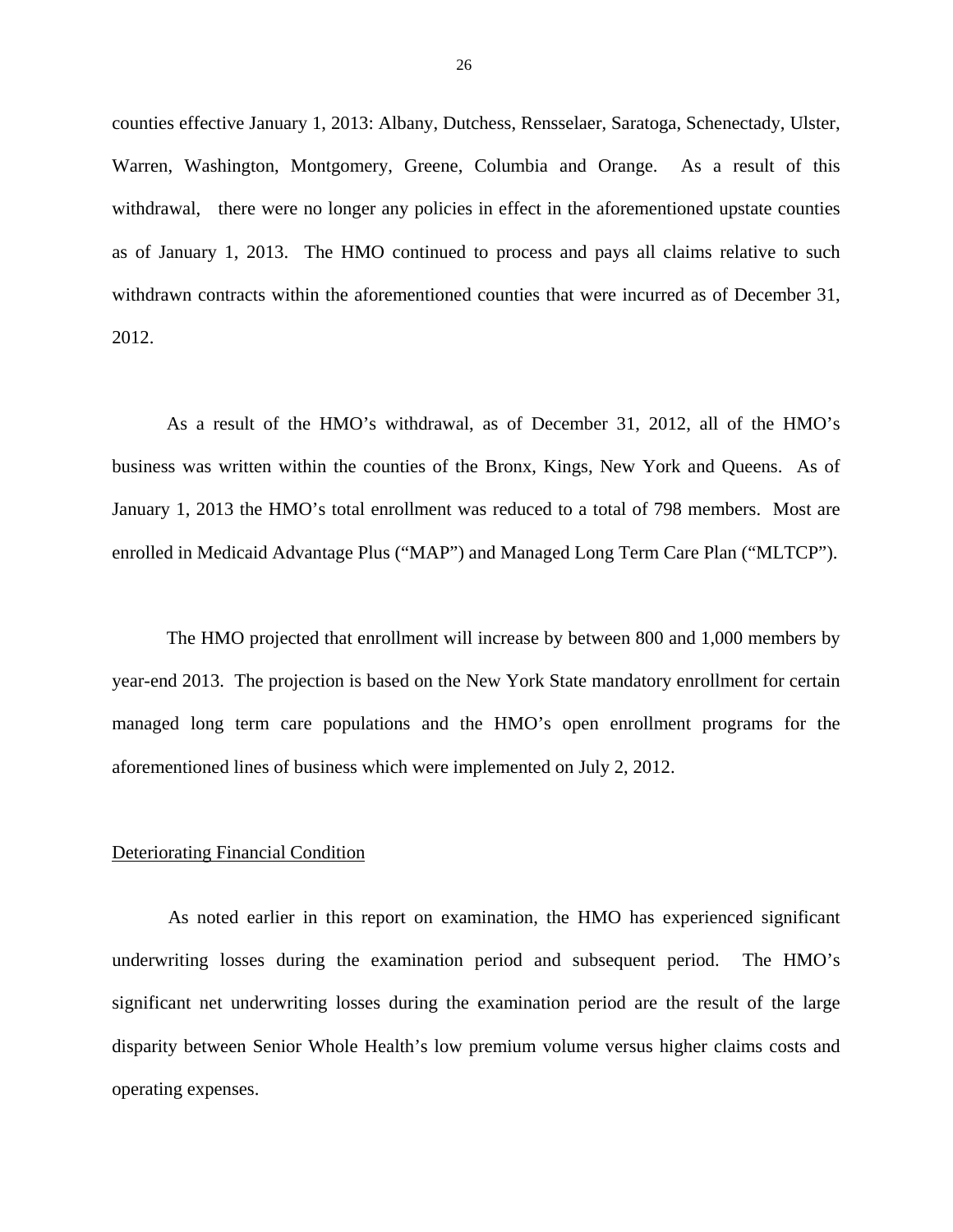The HMO's continued underwriting losses dating back to its inception have required frequent capital infusions from its parent company to avoid insolvency. Below is a summary of the capital infusions received by the HMO since it commenced business:

| Date of Infusion | Amount       |
|------------------|--------------|
| 2/29/2008        | \$3,100,000  |
| 5/13/2009        | 1,429,191    |
| 9/29/2009        | 6,000,000    |
| 3/29/2010        | 2,155,000    |
| 5/20/2011        | 1,700,000    |
| 3/02/2012        | 7,500,000    |
| 2/28/2013        | 2,000,000    |
| 3/21/2013        | 275,000      |
| 3/28/2013        | 2,000,000    |
| Total            | \$26,159,191 |

The HMO does not have a formal strategic plan that includes the HMO's short and long term goals and objectives. In conjunction with an assessment of the HMO's continued solvency and enrollment issues, the HMO's plans to improve its operations to achieve profitability should be documented and presented to the board of directors.

It is recommended that the HMO develop a strategic plan that incorporates the HMO's long and short term goals and objectives which should be updated periodically as strategies are revised and objectives achieved. It is also recommended that such plan be documented, reviewed and approved by the board of directors and provided to this Department.

Further, Part 98-1.11(e)(2) of the Administrative Rules and Regulations of the Department of Health (10 NYCRR 98-1.11) states in part: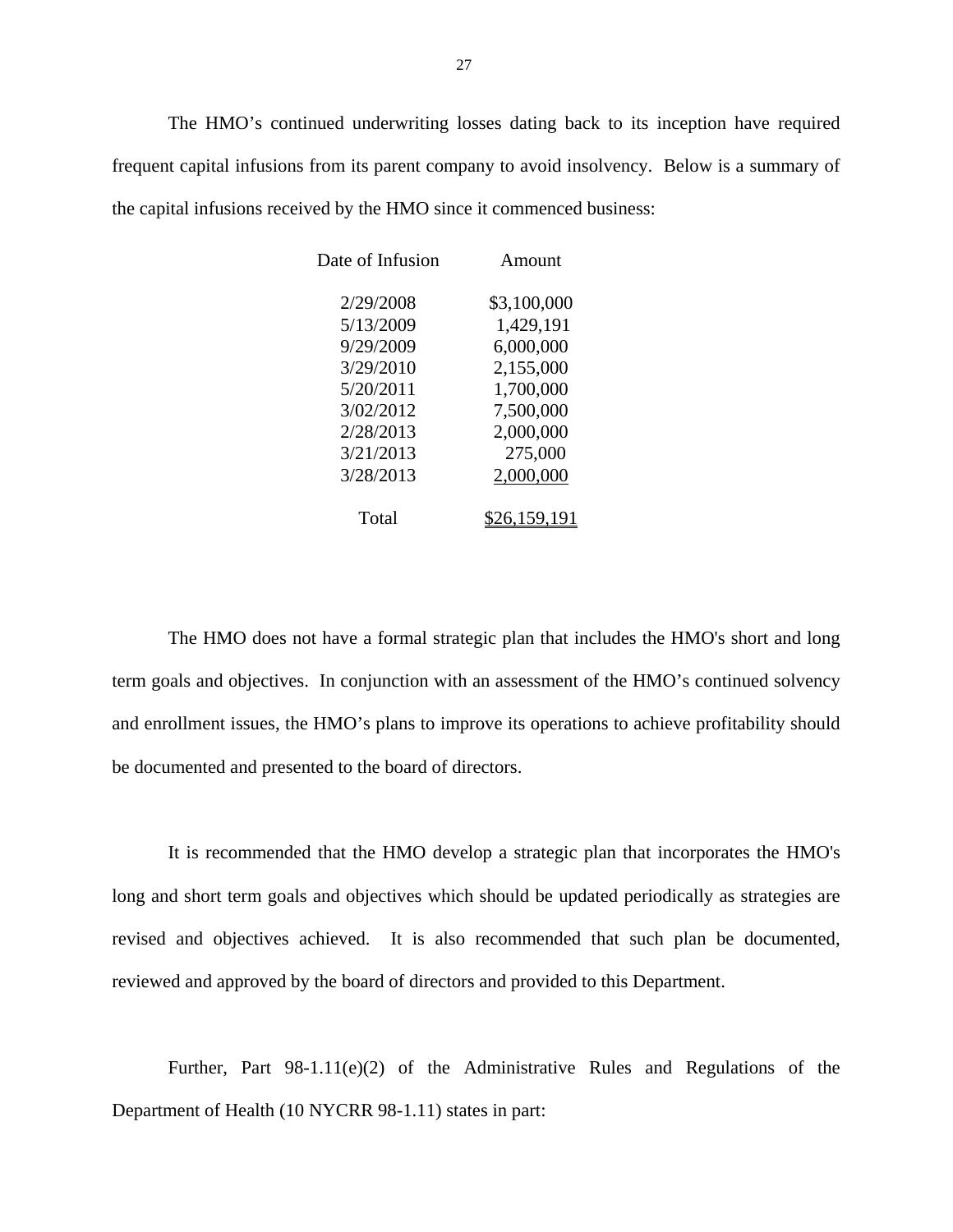*"…any applicant for certification as an MCO must establish a contingent reserve in an amount equal to 5 percent of projected net premium income…For each subsequent year…it must increase its contingent reserve according to the schedule set forth above…"* 

The HMO's contingent reserve of \$1,788,078 was impaired in the amount of \$1,573,219 as of December 31, 2011. On March 5, 2012, Senior Health Holdings, Inc. infused \$7.5 million into the HMO, which cured the impairment.

It is recommended that the HMO at all times, maintain its contingent reserve in compliance with the requirements of Part  $98-1.11(e)(2)$  of the Administrative Rules and Regulations of the New York State Department of Health.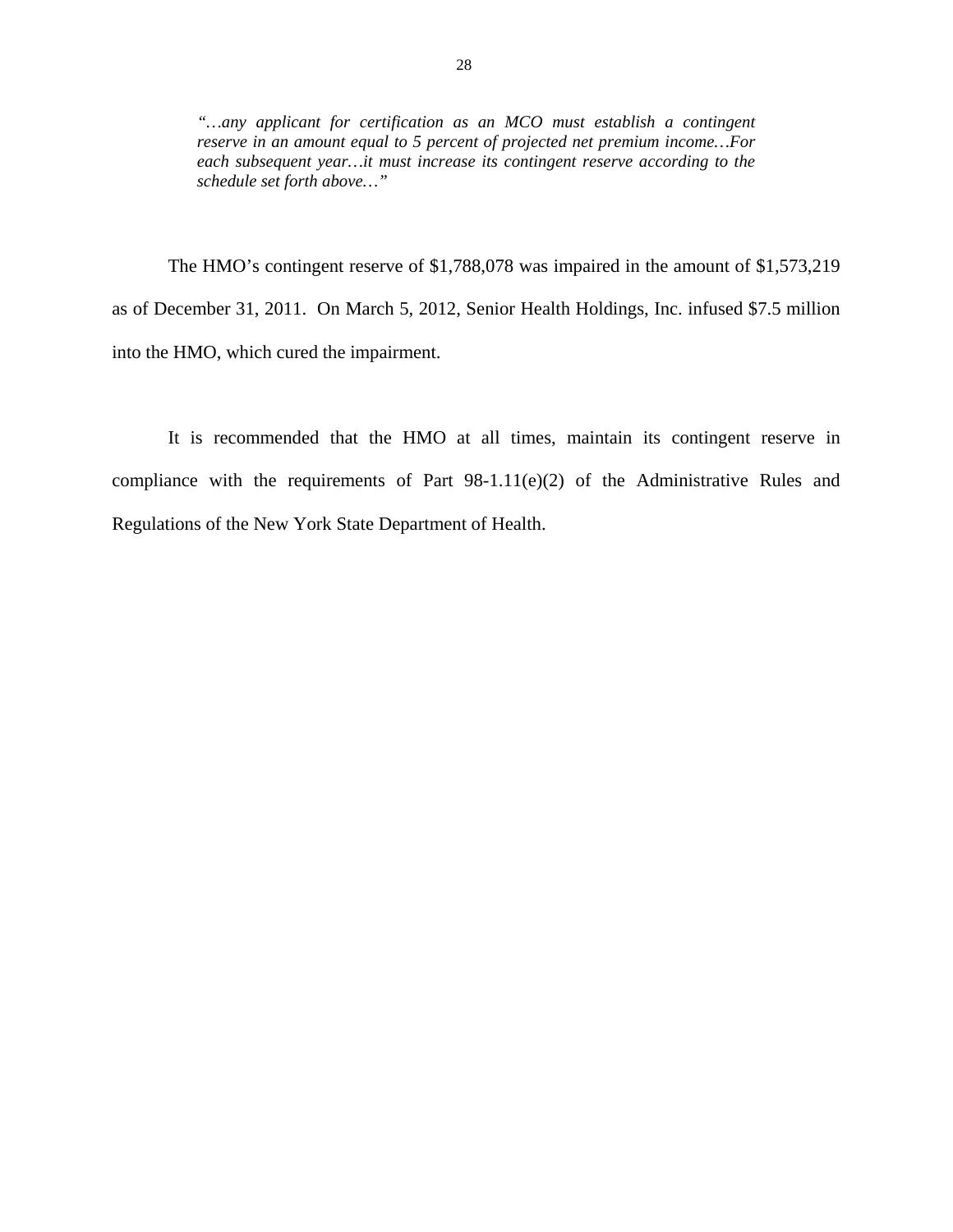### **7. COMPLIANCE WITH PRIOR REPORT ON EXAMINATION**

<span id="page-30-0"></span>The prior report on examination as of December 31, 2008, contained the following twenty-two (22) comments and recommendations (page numbers refer to the prior report on examination):

### **ITEM NO. PAGE NO. PAGE NO.**

### Management and Controls

1. It is recommended that the HMO comply with Section 3.3.1 of 5 its By-Laws and Part  $98-1.11(g)(1)$  of the Administrative Rules and Regulations of the Department of Health by including the requisite number of enrollees or enrollee representatives as members of Senior Whole Health's Board of Directors.

*The HMO has complied with this recommendation.* 

2. It is recommended that the HMO comply with Section 2.2 of its 6 By-Laws and hold annual shareholders' meetings.

*The HMO has complied with this recommendation.* 

### Holding Company System

3. It is recommended that the HMO update the management fee schedules related to the Joint Services and E&P New York Agreements to cover the time periods indicated for each 14 agreement.

*The HMO has complied with this recommendation.* 

4. It is recommended that the HMO comply fully with the NAIC 15 Annual Statement Instructions in regard to completing Schedule Y of its quarterly and annual statement filings.

*The HMO has complied with this recommendation.* 

### Allocation of Expenses

5. It is recommended that Senior Whole Health recoup from SWH- 17 MGT the full amount of the management fee overcharges with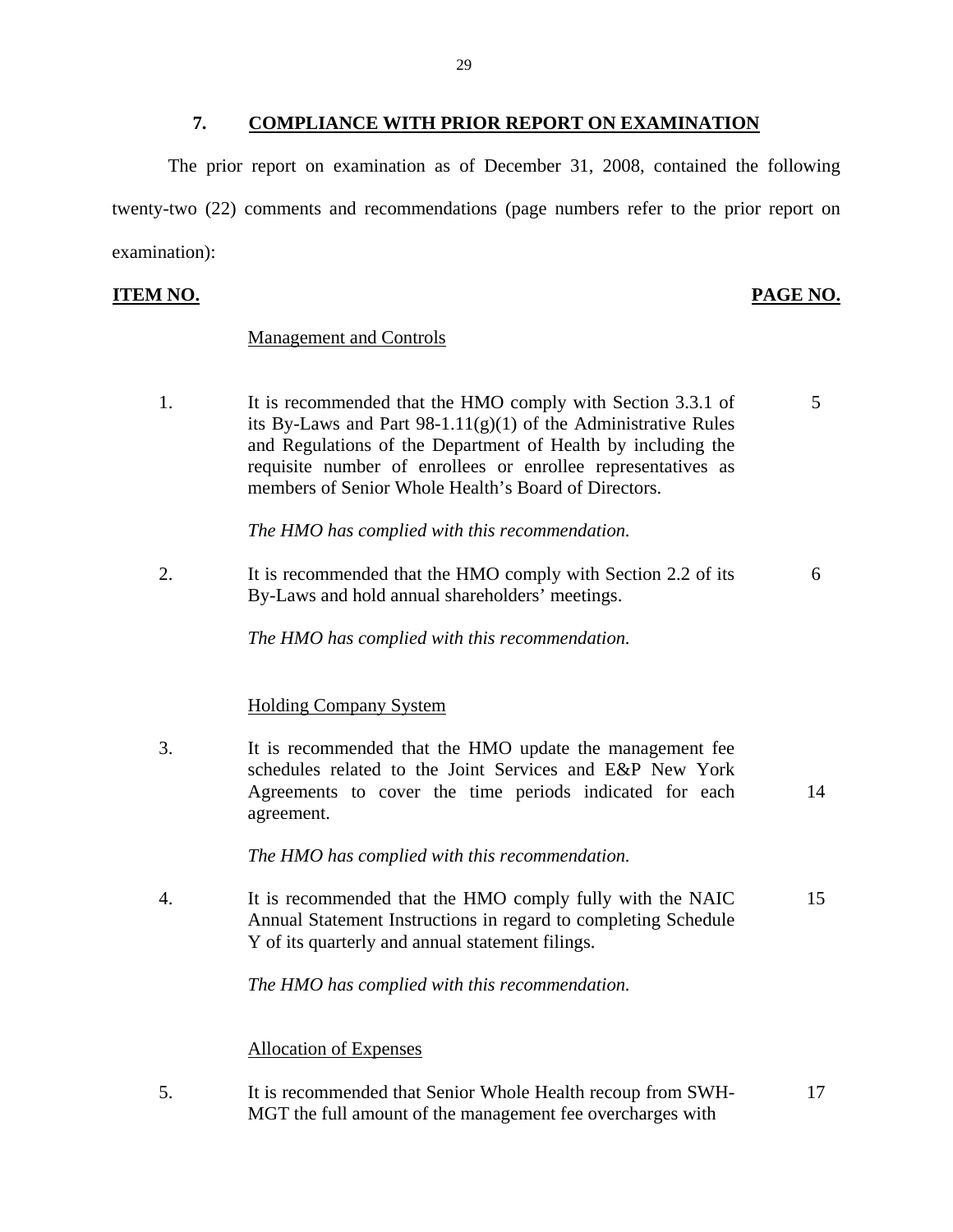applicable interest. In addition, it is recommended that the HMO take the steps necessary to ensure that SWH-MGT changes its methodology of calculating the employee benefit charges to actual costs.

30

### *The HMO has complied with this recommendation.*

6. It is recommended that the HMO refrain from its current expense allocation of an across-the-board premium income methodology and consider as a guide the detailed procedures outlined in Parts 105.25, 106.2 and 109.2 of Department Regulation No 30. It is further recommended that the HMO recalculate its expense allocation and make appropriate adjustments to such expenses charged to the HMO, including adjustments applicable to prior years.

> *The HMO has not complied with both recommendations. A similar recommendation is contained within this report on examination.*

7. It is recommended that the HMO comply with the requirements of Paragraph 5 of SSAP No. 70 of the NAIC Accounting Practices and Procedures Manual and the 2008 NAIC Quarterly and Annual Statements Instructions, by reporting allocated management expenses from SWH-MGT between claims cost containment expenses, claims adjustment expenses and general administrative expenses, respectively.

### *The HMO has complied with this recommendation.*

8. It is recommended that the HMO follow the NAIC Annual Statement Instructions and Part 105.25(b) of Department Regulation No. 30, by allocating and reporting management expenses from SWH-MGT into each individual expense account item, as if these expenses had been borne directly by the HMO.

*The HMO has complied with this recommendation.* 

### Accounts and Records

9. It is recommended that the HMO establish procedures to followup with the payees relative to its outstanding checks and to comply with Section 1316 of the New York Abandoned Property Law. Additionally, it is recommended that Senior Whole Health establish an accounting procedure to move long-

17

19

22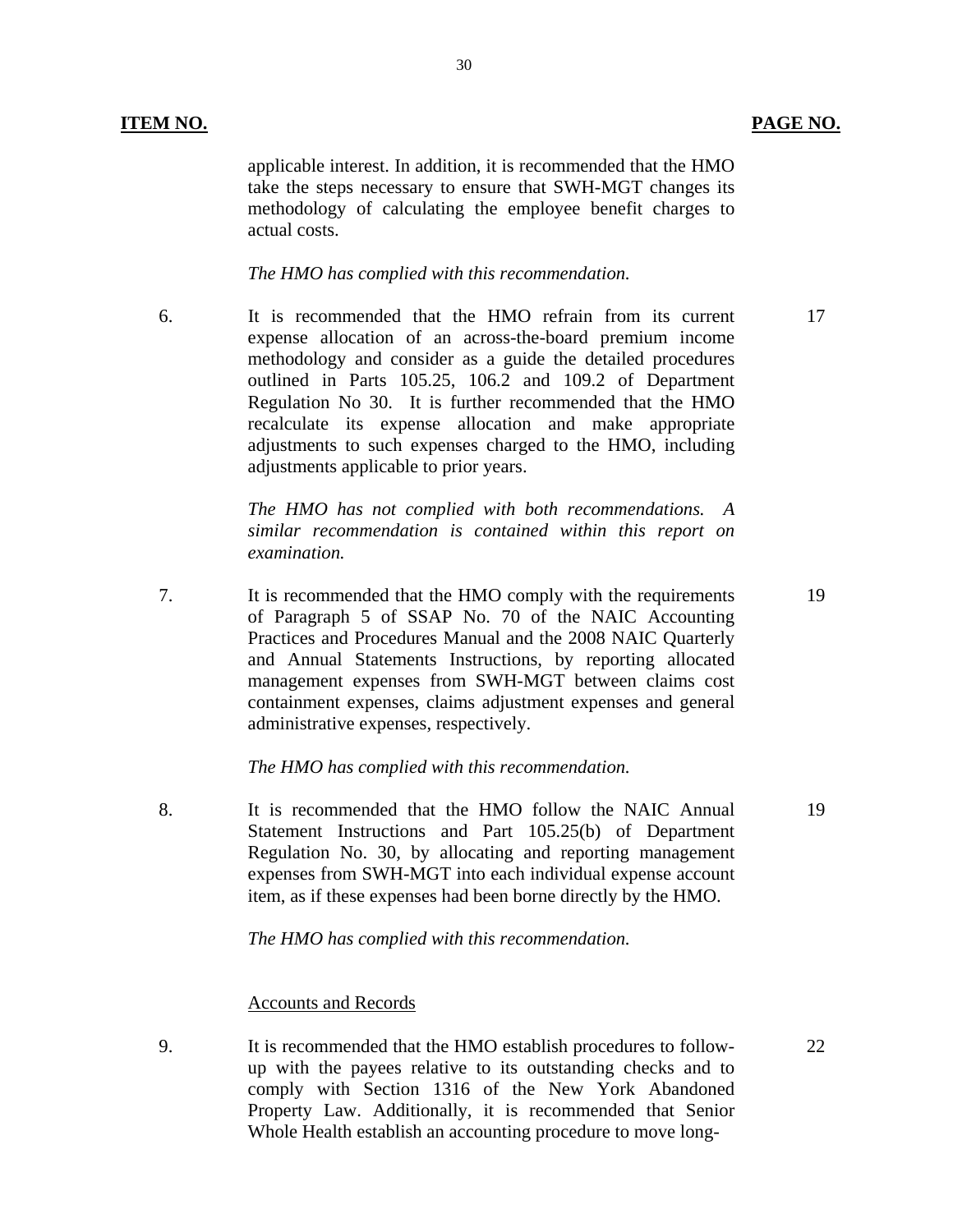outstanding check items from the HMO's cash account into an appropriate liability account.

### *The HMO has complied with this recommendation.*

10. It is recommended that the HMO report its cash and short-term 23 investments on its filed annual statements with this Department, in accordance with Paragraph 10 of SSAP No. 2 and Paragraph 4 of SSAP No. 45 of the NAIC Accounting Practices and Procedures Manual and the NAIC Health Annual Statement Instructions.

### *The HMO has complied with this recommendation.*

11. It is recommended that Senior Whole Health implement, at a 24 minimum, the relevant internal control procedures included in the NAIC Financial Condition Examiners Handbook relative to its existing repurchase agreement account.

### *The HMO has complied with this recommendation.*

12. It is recommended that the HMO improve its reconciliation 24 function by streamlining the process to include only relevant details necessary to reconcile the cash accounts. It is further recommended that the HMO reconcile its cash accounts between the HMO's book balance and the bank's records for each cash account.

### *The HMO has complied with this recommendation.*

13. It is recommended that the HMO follow the NAIC Health 24 Annual Statement Instructions when reporting its investment income due and accrued account by only including earned income items pertaining to cash and other invested assets held.

### *The HMO has complied with this recommendation.*

14. It is recommended that the HMO comply with the requirements 25 of Paragraph 8 of SSAP No. 84 of the NAIC Accounting Practices and Procedures Manual when reporting its pharmaceutical rebate receivables.

*The HMO has complied with this recommendation.*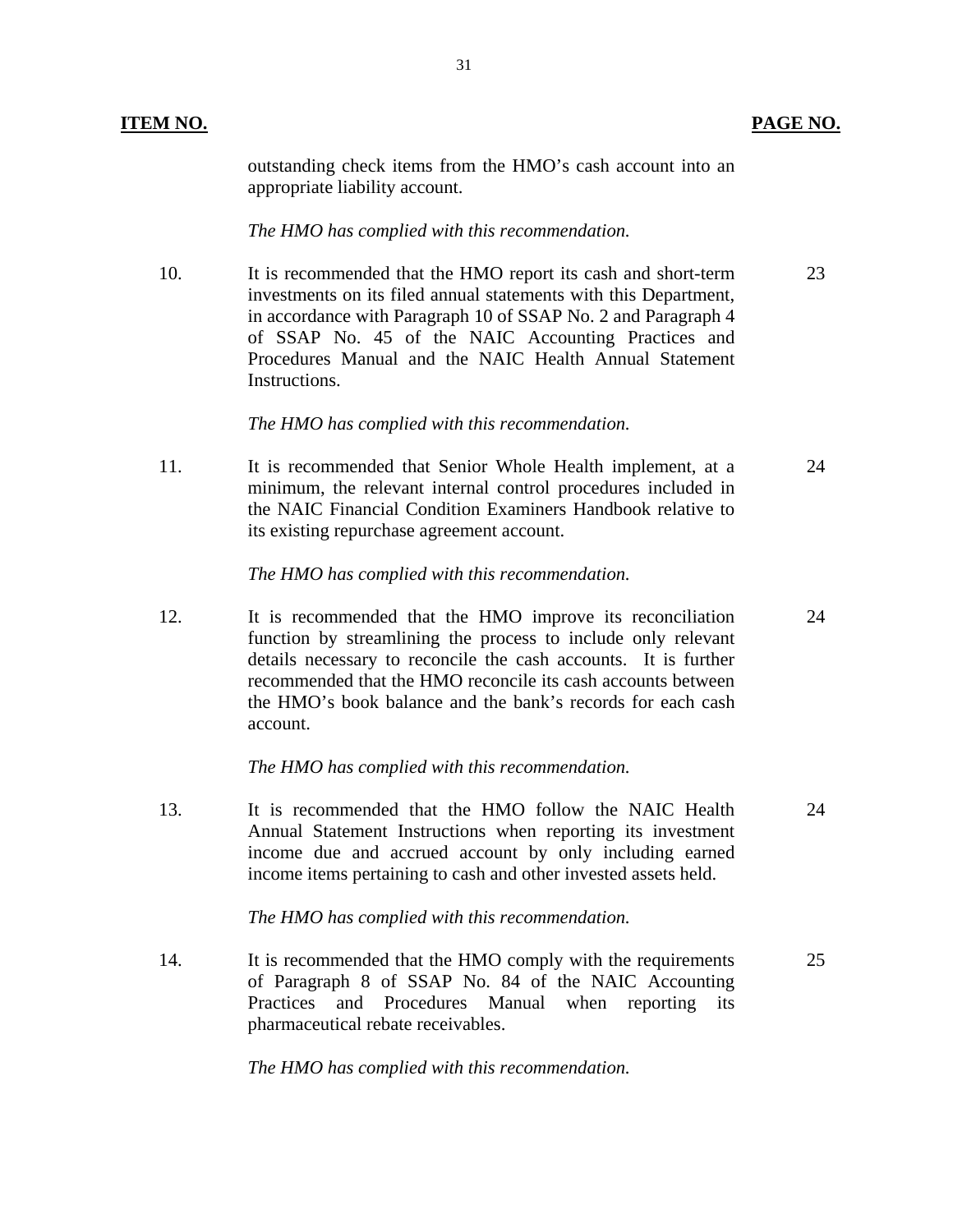15. It is recommended that Senior Whole Health comply with the requirements of Paragraph 24 of SSAP No. 84 of the NAIC Accounting Practices and Procedures Manual by disclosing the requisite information relative to its pharmaceutical rebates into the Notes section of its financial statements.

*The HMO has complied with this recommendation.* 

16. It is recommended that the HMO reconcile all enrollment differences associated with new member admissions, existing members' terminations and members' assigned risk categories between the Senior Whole Health Medicare and Medicaid enrollment systems. 26

### *The HMO has complied with this recommendation.*

17. It is recommended that the HMO consider the following enhancements to its existing claims processing system: (i) improving its data warehousing capabilities, (ii) implementation of an internal policy and procedures to ensure regular and efficient claims data analysis by the HMO's management, and (iii) maintaining an electronic log of edits to its claims data in order to improve management's ability to track changes to processed claims.

### *The HMO has complied with this recommendation.*

18. It is recommended that the HMO fully comply with the requirements of Part 98-1.16(c) of the Administrative Rules and Regulations of the Department of Health and the NAIC Health Annual Statement Instructions by reporting all matters involving the HMO's internal control deficiencies to the Department.

*The HMO has complied with this recommendation.* 

Unpaid Claim Adjustment Expenses

19. It is recommended that the HMO comply with the requirements of Paragraph 7 of SSAP No. 55 of the NAIC Accounting Practices and Procedures Manual by establishing an adequate reserve for unpaid claim adjustment expenses.

*The HMO has complied with this recommendation* 

26

27

32

28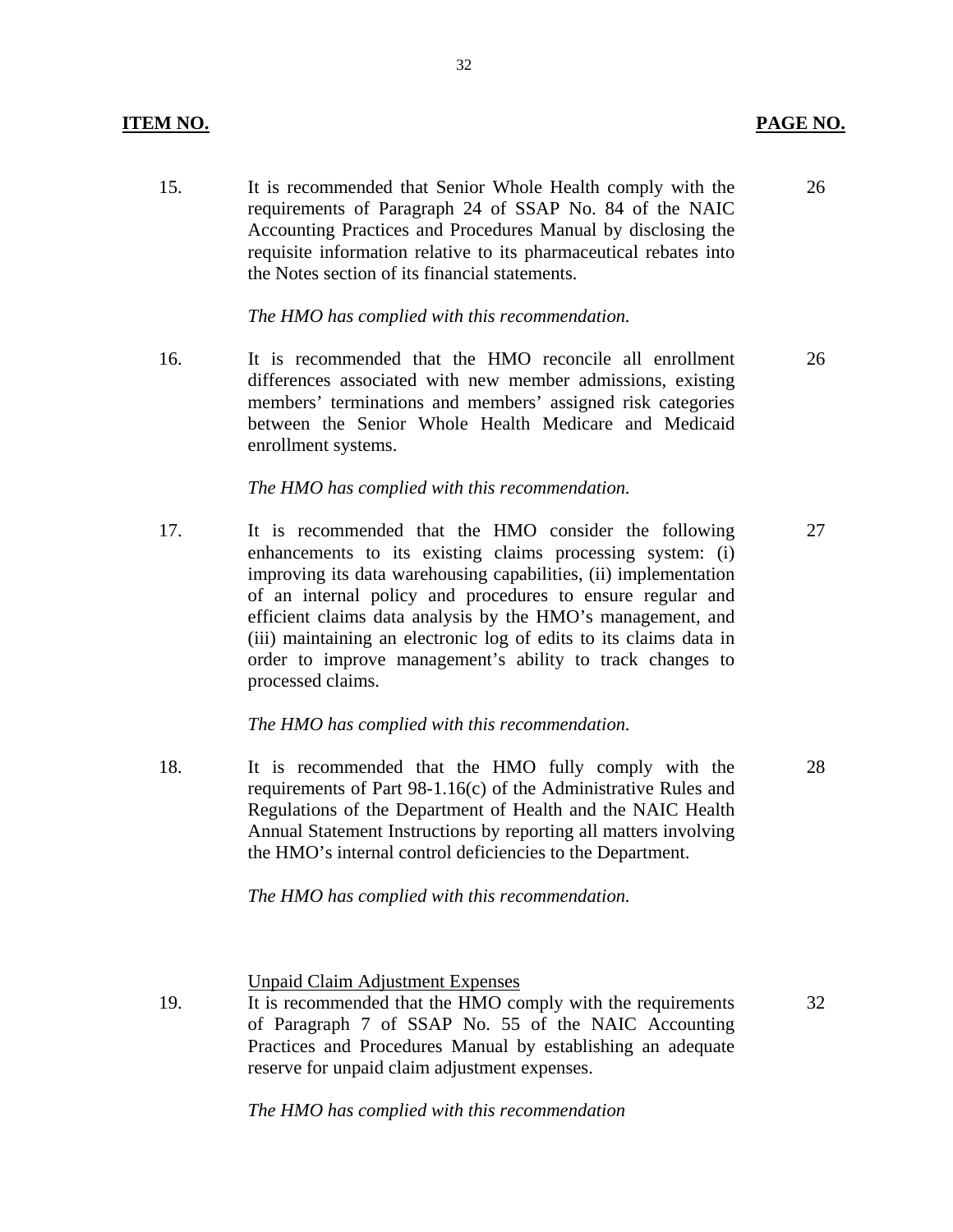### Claims Processing

20. It is recommended that the HMO's senior management provide appropriate monitoring of Senior Whole Health's projects that are managed by outside consultants. 34

*The HMO has complied with this recommendation.* 

### **Subsequent Events**

21. It is recommended that Senior Whole Health comply fully with the requirements of Part 98-1.8(a) of the Administrative Rules and Regulations of the Department of Health by maintaining continued fiscal solvency.

> *The HMO has not complied with this recommendation. similar recommendation is contained within this report on examination. A*

22. It is further recommended that the HMO at all times maintain its contingent reserve fund in compliance with the requirements of Part 98-1.11(e)(2) of the Administrative Rules and Regulations of the New York Department of Health.

> *The HMO has not complied with this recommendation. similar recommendation is contained within this report on examination. A*

36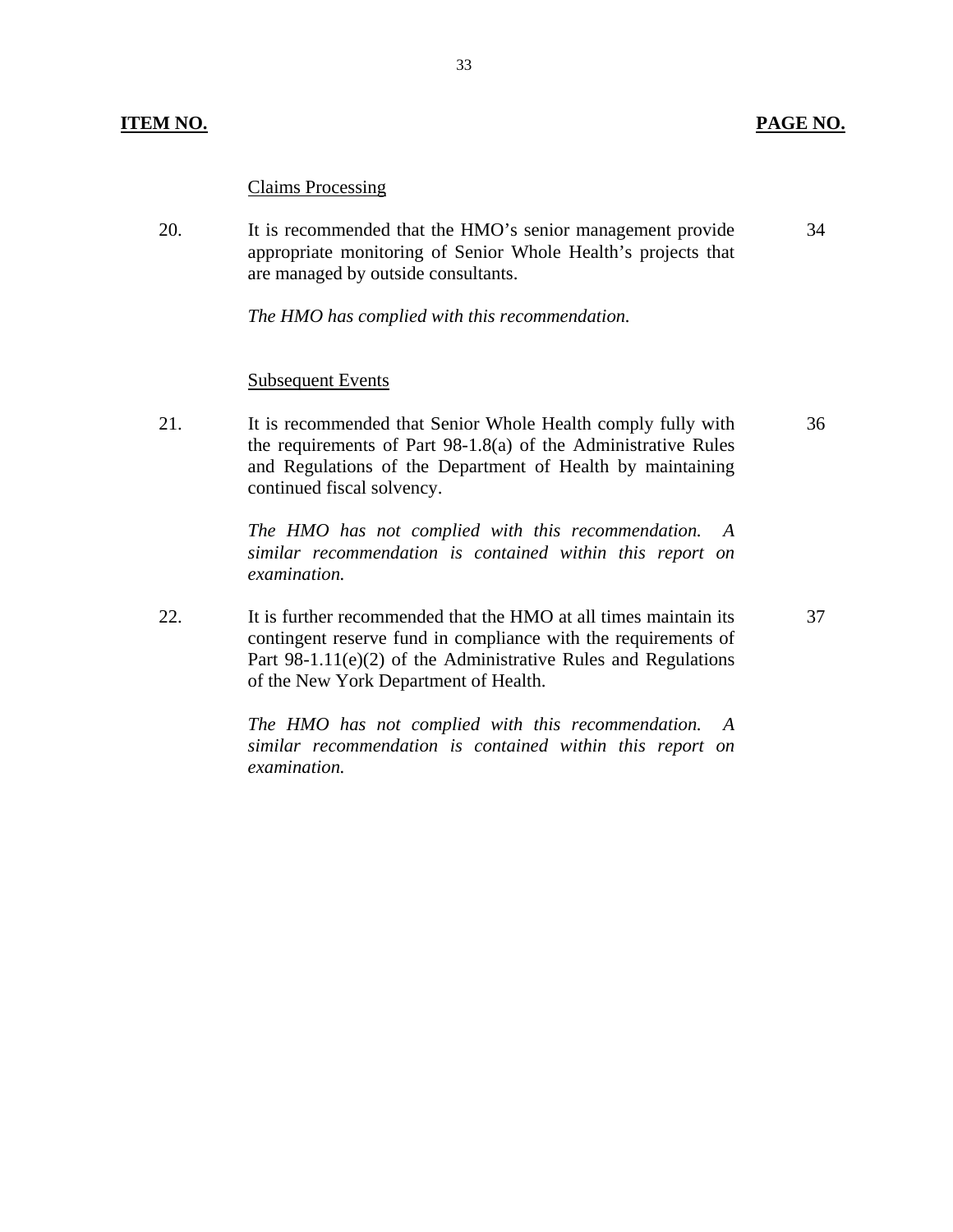### **8. SUMMARY OF COMMENTS AND RECOMMENDATIONS**

### **ITEM NO. PAGE NO. PAGE NO.**

7

7

7

8

9

9

- A. Corporate Governance
	- i. It is recommended that the HMO's Board of Directors be made aware of all significant events and reports affecting the HMO, so that the Board is afforded the necessary information to enhance its ability to make appropriate decisions and provide knowledgeable direction to the HMO management.
	- ii. It is further recommended that such key significant events and reports be reflected in the minutes of the Board of Directors.
	- iii. It is recommended that the HMO maintains and attaches significant presentations, reports, and other detailed documents presented during the board of directors meetings to the board minutes.
	- iv. It is recommended that each member of the Board of Directors review and sign-off on the report on examination issued by the Department in compliance with Section 312(b) of the New York Insurance Law.

### B. Enterprise Risk Management

- i. It is recommended that as good business practice, the Management Company establish a Risk Committee accountable for the overall ERM function. The RC should report directly to the Board of Directors of the HMO.
- ii. It is recommended that the Management Company perform a general risk assessment of the HMO's operations, implement and document strategies that mitigate such risk. Such assessments and strategies should be reviewed and approved by the HMO's Board.
- iii. It is recommended that the HMO formalize and document its internal controls review processes and procedures. 10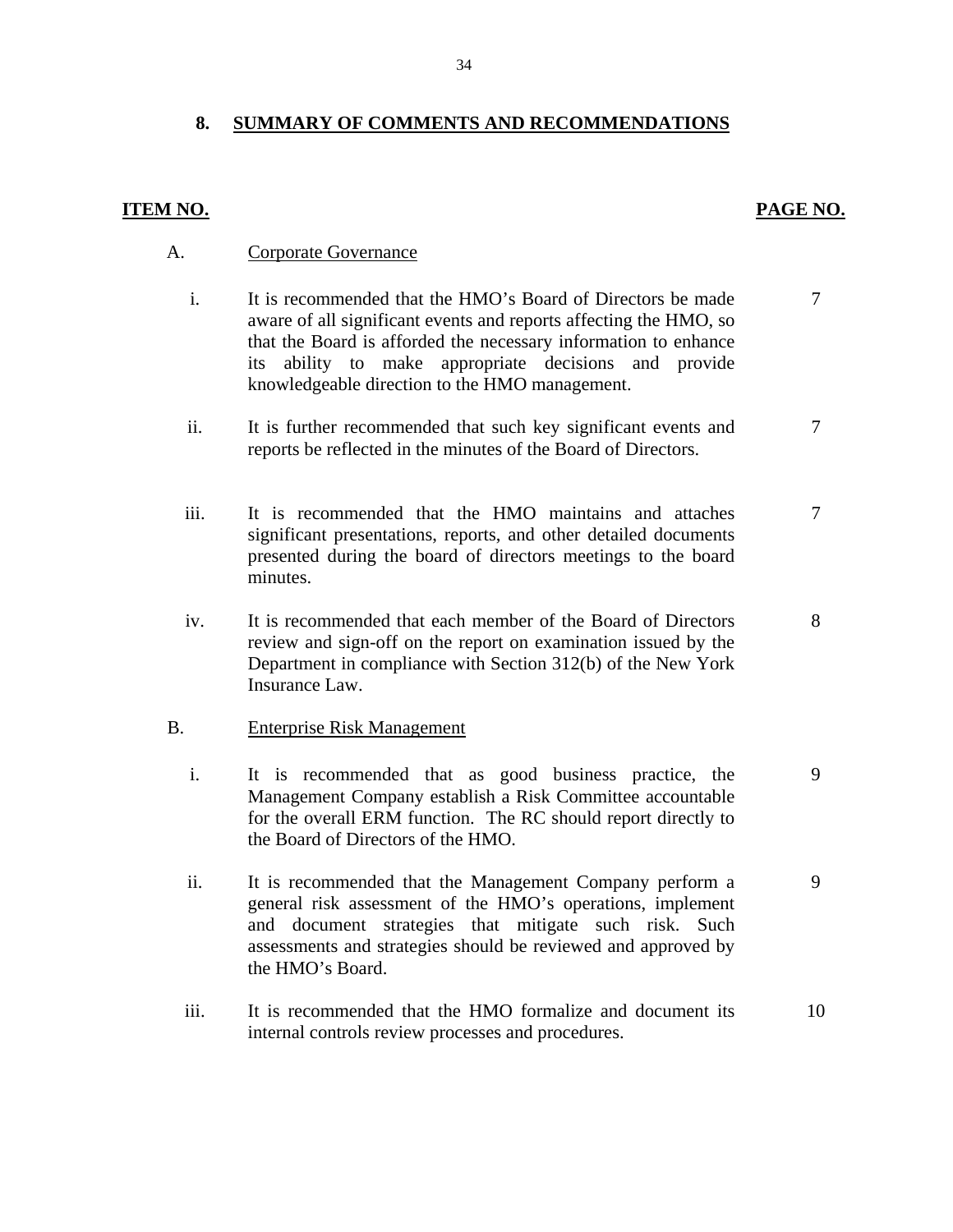11

27

- C. Internal Audit Department
	- i. It is recommended that the internal audit director's reporting process be revised so that the internal audit reporting structure allows direct reporting to the Audit Committee of the Management Company. It is also recommended that the Audit Committee be assigned primary responsibility for the performance evaluation and compensation of the internal audit director.
	- ii. It is also recommended that the HMO's Audit Committee maintain documentation to support the Audit Committee's review of the Internal Audit Department ("IAD") director's performance. Details for the IAD director's compensation should also be included. 11
- D. Holding Company System
	- i. It is recommended that the HMO apply for a renewal or extension amendment of the Joint Services Agreement with the New York State Department of Health retroactive to the date the contract expired. In this regard, it is also recommended that such renewal or extension amendment be filed with the Department. 19

### E. Allocation of Expenses

- i. It is recommended that the HMO refrain from using its current joint expense allocation of premium income methodology as described above and consider as a guide the detailed procedures outlined in Parts 105.25, 106.2 and 109.2 of Department Regulation No. 30. 20
- ii. Further, it is recommended that the HMO recalculate its expense allocations in accordance with Department Regulation No. 30 and make appropriate adjustments to such expenses charged to the HMO, including adjustments applicable to prior years. 20

### F. Subsequent Events

i. It is recommended that the HMO develop a strategic plan that incorporates the HMO's long and short term goals and objectives which should be updated periodically as strategies are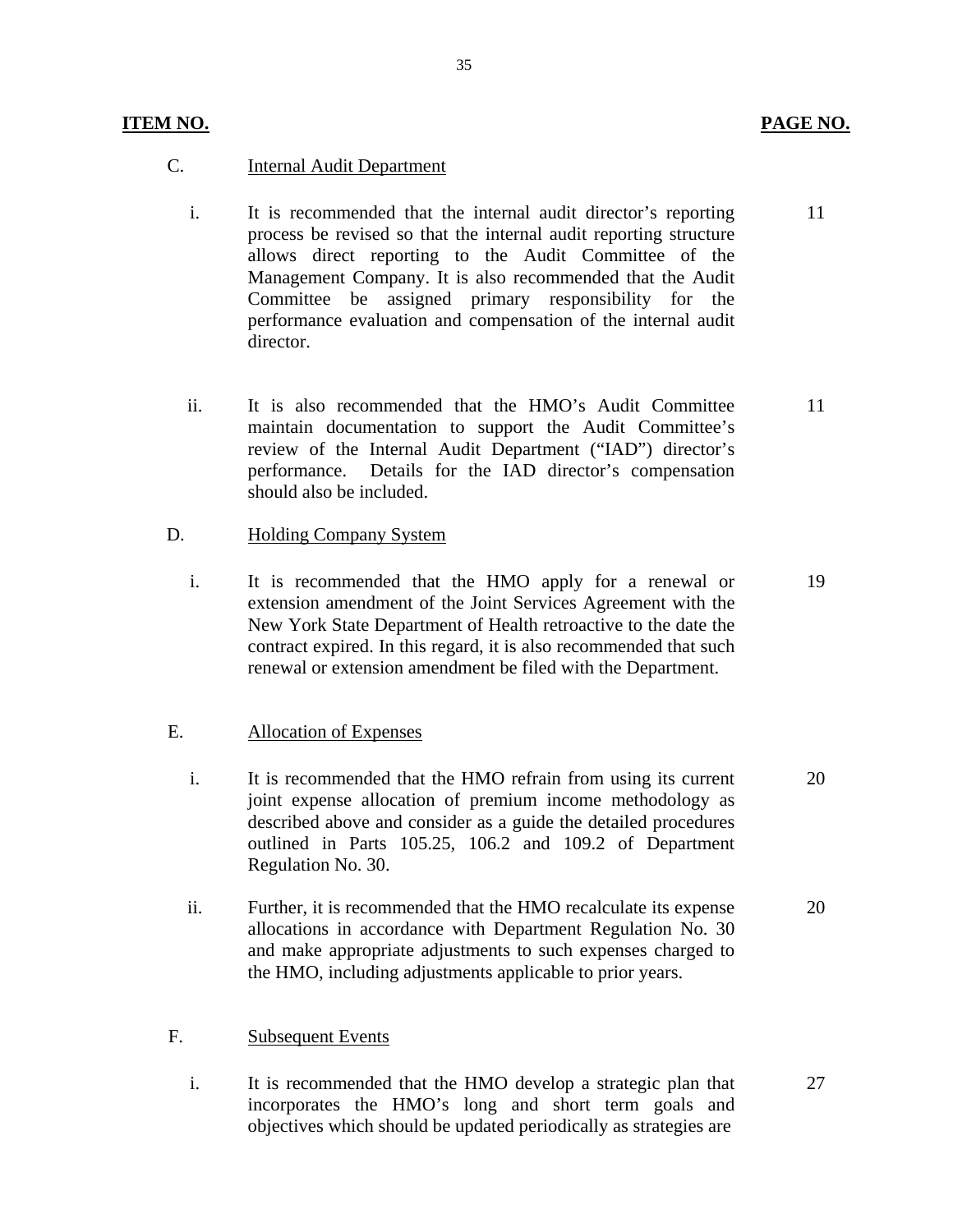revised and objectives achieved. It is also recommended that such plan be documented, reviewed and approved by the board of directors and provided to this Department.

ii. It is recommended that the HMO at all times, maintain its contingent reserve in compliance with the requirements of Part 98-1.11(e)(2) of the Administrative Rules and Regulations of the New York State Department of Health.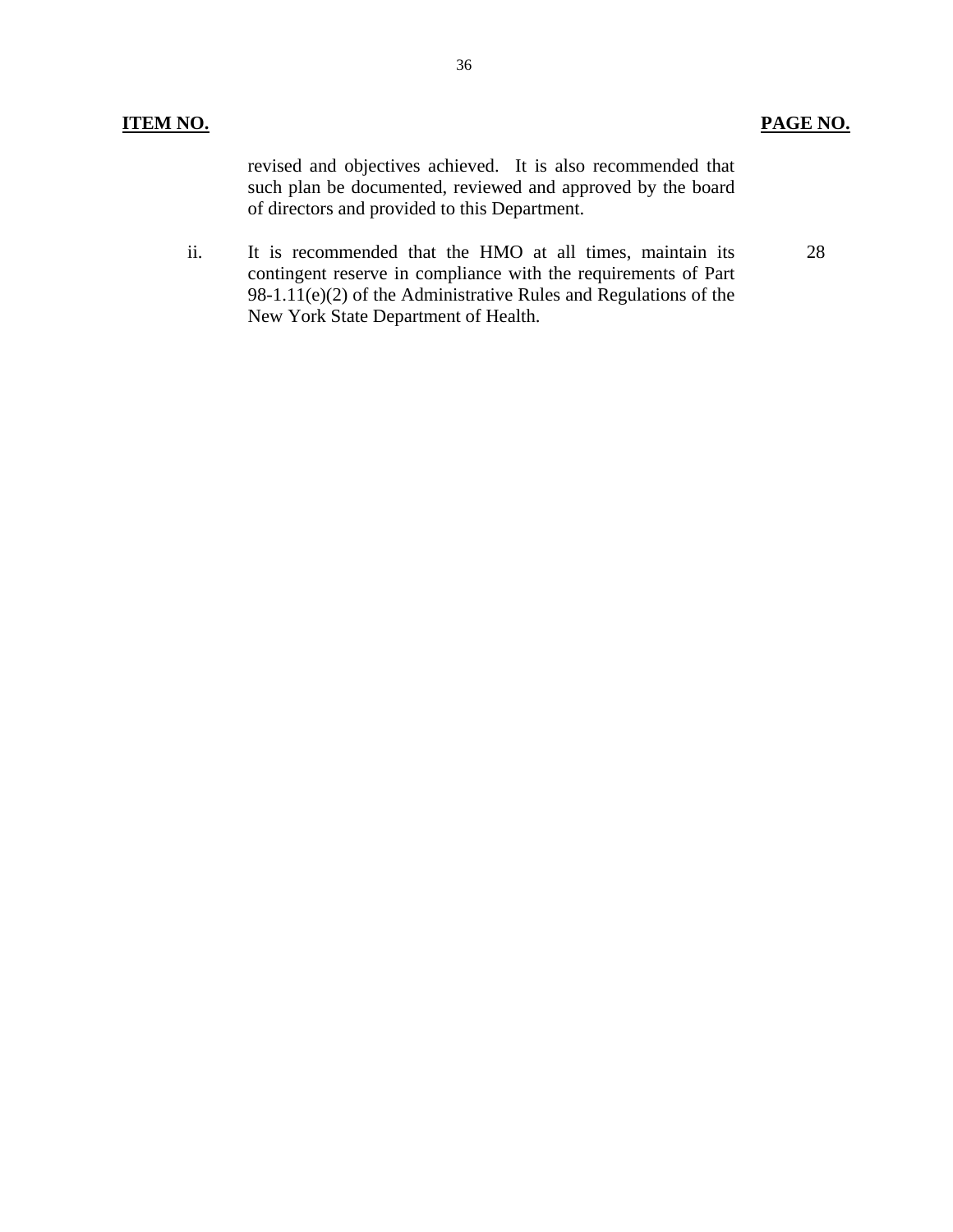Respectfully submitted,

 $\frac{|S|}{|S|}$ 

Froilan Estebal Senior Insurance Examiner

STATE OF NEW YORK ) ) SS. ) COUNTY OF NEW YORK )

Froilan Estebal, being duly sworn, deposes and says that the foregoing report submitted by him is true to the best of his knowledge and belief.

> $\frac{1}{\sqrt{S}}$ Froilan Estebal

Subscribed and sworn to before me this  $\_\_\_\$  day of  $\_\_\_\_\_2$  2014